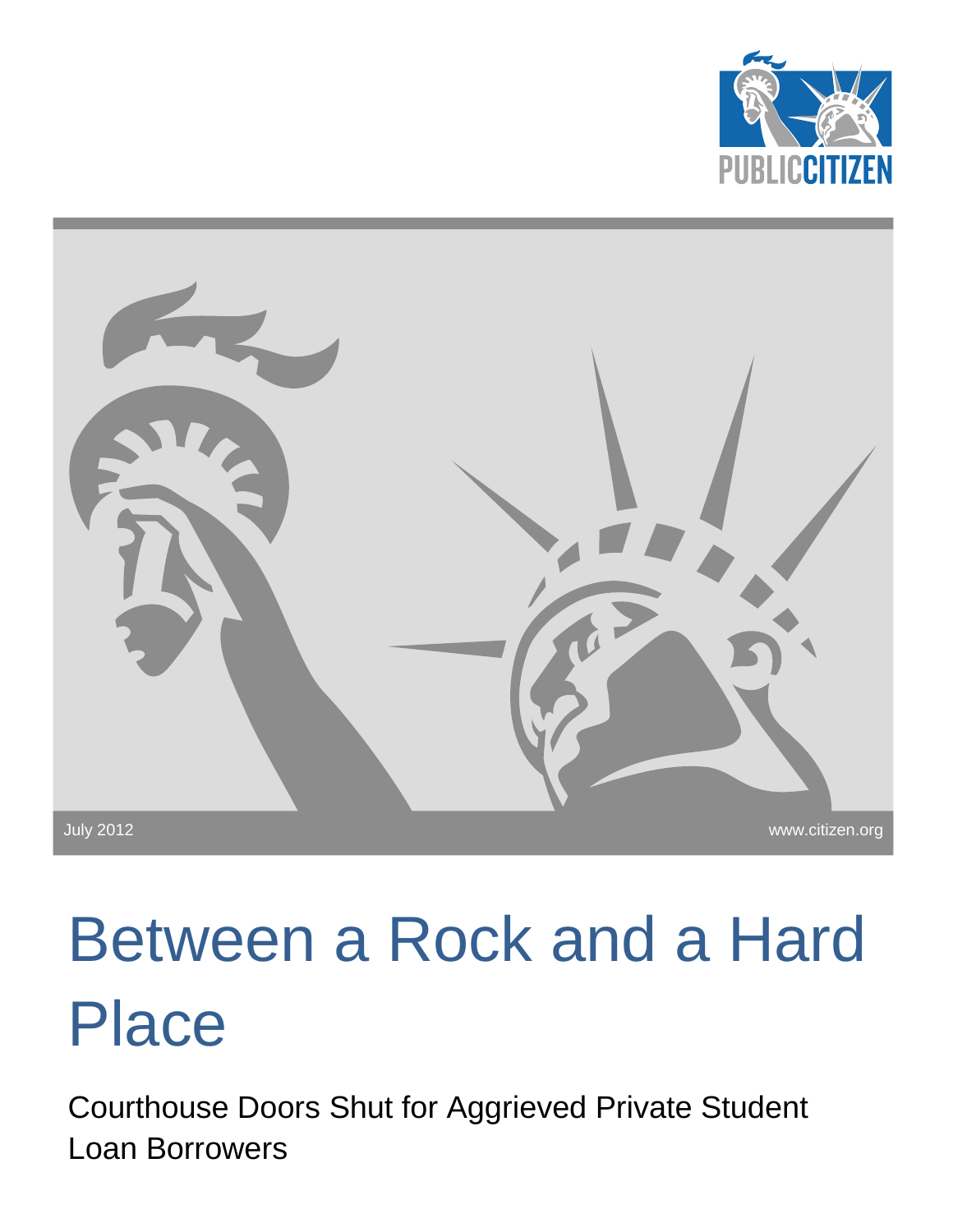#### **Acknowledgments**

This report was written by Christine Hines, Consumer and Civil Justice Counsel, and Micah Hauptman, Financial Campaign Coordinator, of Public Citizen's Congress Watch division.

#### **About Public Citizen**

Public Citizen is a national non-profit organization with more than 300,000 members and supporters. We represent consumer interests through lobbying, litigation, administrative advocacy, research, and public education on a broad range of issues including consumer rights in the marketplace, product safety, financial regulation, safe and affordable health care, campaign finance reform and government ethics, fair trade, climate change, and corporate and government accountability.



Public Citizen's Congress Watch 215 Pennsylvania Ave. S.E. Washington, D.C. 20003 P: 202-546-4996 F: 202-547-7392 [http://www.citizen.org](http://www.citizen.org/)

© 2012 Public Citizen.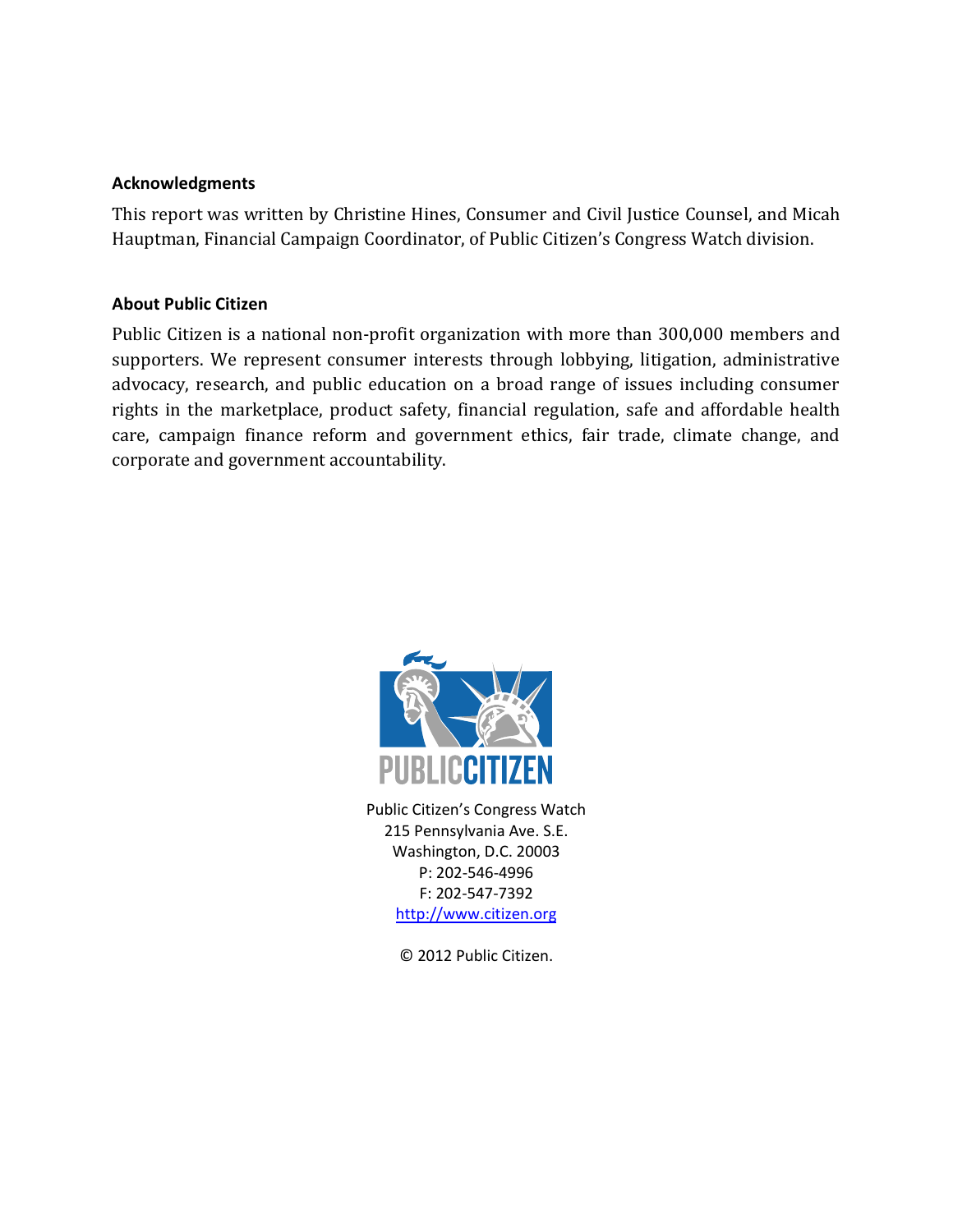# **Contents**

<span id="page-2-0"></span>

| B. The Market Grew Precipitously from 2000 Until the Financial Crisis in 2008. While the Market                                                                                       |
|---------------------------------------------------------------------------------------------------------------------------------------------------------------------------------------|
| C. For-Profit Institutional Lending Does Not Resemble the Dynamics of the Overall Private                                                                                             |
| D. There Are Signs of Distress Ahead as Delinquencies and Defaults Remain High.                                                                                                       |
|                                                                                                                                                                                       |
| A. Private Student Lenders Have Been Accused of Charging High Interest Rates and Penalties, in                                                                                        |
| B. For-Profit Colleges Have Been Scrutinized For Predatory Lending Practices, Including<br>Providing High-Cost Loans to Borrowers Who Will Likely Be Unable to Repay Their Debts, and |
| III. Shut Out from Justice: Borrowers Are Denied Reasonable Access to Legal Remedies 12                                                                                               |
|                                                                                                                                                                                       |
|                                                                                                                                                                                       |
| IV. Policy Recommendations: The CFPB and Congress Can Restore Consumers' Access to Justice 19                                                                                         |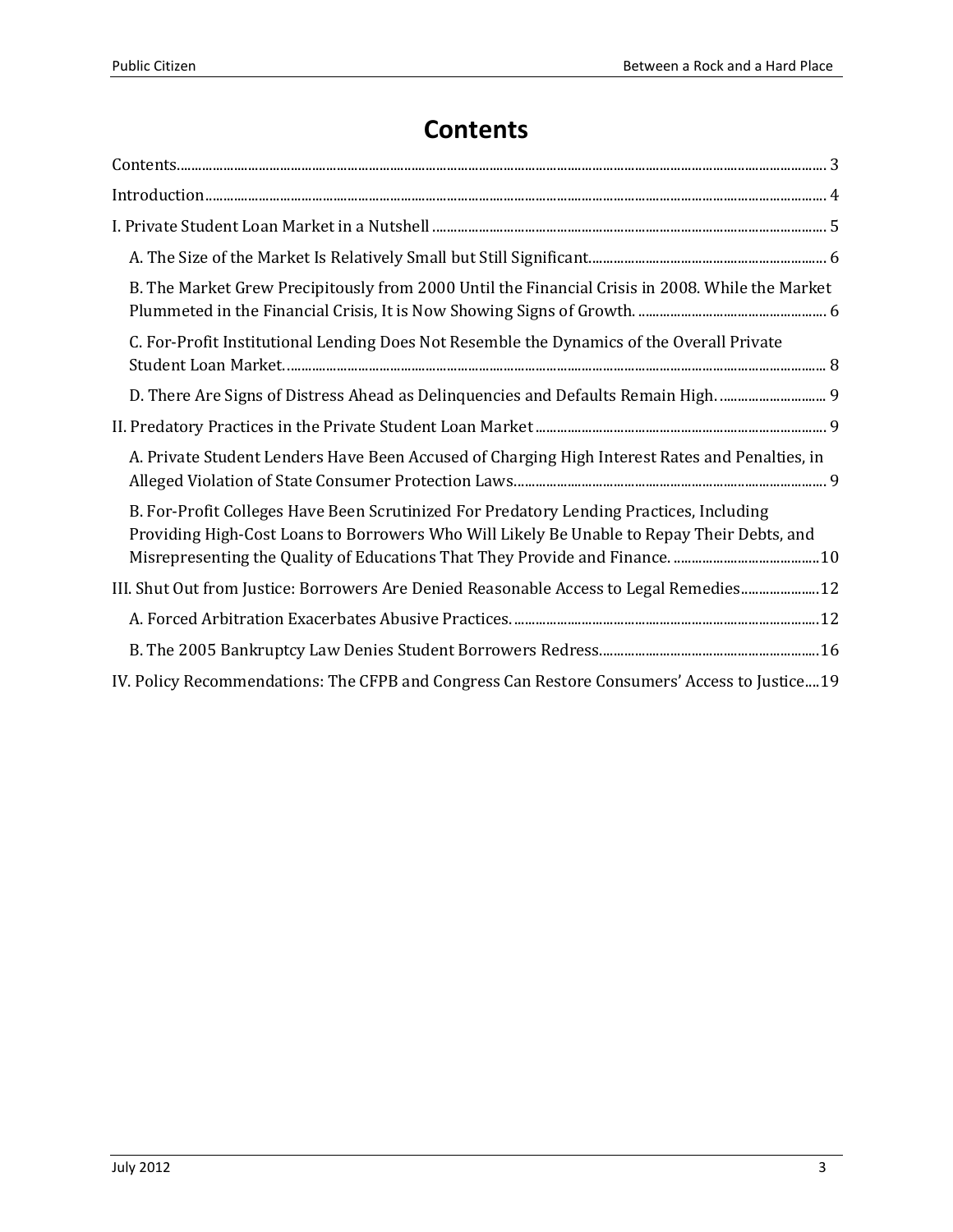# **Introduction**

<span id="page-3-0"></span>Until recently, there was little scrutiny of the private student loan market. Little was known about market participants and their practices, and the resulting impacts on known about market participants and their practices, and the resulting impacts on borrowers and the overall economy. Much like the rest of the financial system, this largely unregulated and opaque market has allowed powerful financial institutions to reap enormous benefits at consumers' expense.<sup>1</sup> Additionally, in the student loan market, forprofit colleges have taken advantage of vulnerable student borrowers.

Charging high interest rates and penalties in alleged violation of state consumer protection laws, providing high-cost loans to borrowers who will likely be unable to repay their debts, and misrepresenting the quality of educations that they finance are just a few of the predatory practices of which private lenders and for-profit colleges have recently been accused.

The Consumer Financial Protection Bureau (CPFB or Bureau) recently released a report on the private student loan market, <sup>2</sup> which was preceded by a request for information regarding private education loans and lenders. Thousands of borrowers responded to the request, detailing a variety of grievances with their private student loan experiences. 3

Borrowers' troubles are magnified by their lack of access to justice. Private student loan borrowers are often unable to seek redress for harms suffered at the hands of private lenders, loan servicers and other industry players, because contracts governing their loans dictate pre-dispute binding (or forced) arbitration. The terms require borrowers to resolve disputes with their lenders in private arbitration proceedings.

In April 2012, the Bureau launched a study on forced arbitration in contracts for consumer financial products and services as it is required to do under the Dodd-Frank Act. Following completion of the study, the Bureau can and should eliminate forced arbitration in private student loan contracts, because the lack of accountability resulting from these contract terms harms the consumer financial market and the public interest.

Financially distressed borrowers are also blocked from obtaining relief in bankruptcy proceedings. Until 2005, financially burdened borrowers of private student loans had an adequate mechanism to discharge (or cancel) their private student loan debt. But post-2005, students in deep financial despair who turn to the bankruptcy system for assistance

 $\overline{a}$ <sup>1</sup> Tiffany S. Lee, *No More Abuse: The Dodd-Frank and Consumer Financial Protection Act's "Abusive" Standard*, 14 J. Consumer and Com. L. 118, 126-127 (2011).

<sup>2</sup> Report on Private Education Loans and Private Educational Lenders, Dodd-Frank Wall Street Reform and Consumer Protection Act, Pub. L. No 111-203, 12 U.S.C. § 5602 (2010), [http://bit.ly/NVvBcz.](http://bit.ly/NVvBcz) 

<sup>3</sup> Request for Information Regarding Private Education Loans and Private Educational Lenders, Document ID CFPB-2011-0037-0001[, http://1.usa.gov/Q7KlfO.](http://1.usa.gov/Q7KlfO)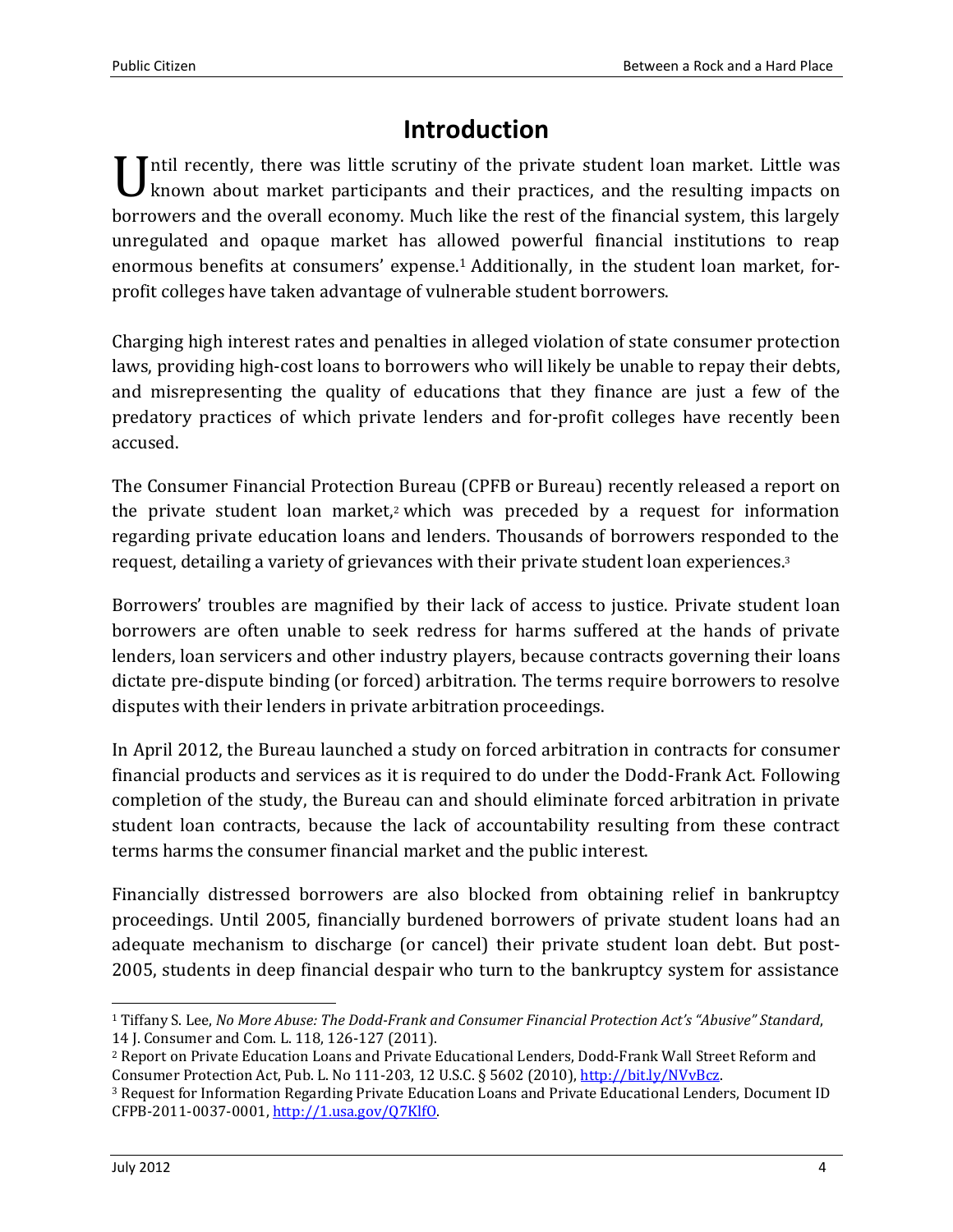are severely disadvantaged because their student loan debt cannot be extinguished unless they can demonstrate that their financial condition meets an arbitrary and undefined "undue hardship" standard. The result is that borrowers of private student loans lack a meaningful opportunity to seek relief in bankruptcy court. Congress must pass a law that would return the system to the pre-2005 bankruptcy treatment of private student loans.

Student borrowers' predicaments with predatory student lending practices and deficient legal remedies necessitate action from both the Bureau and Congress. These changes will strengthen the rights of consumers with private student loans and restore their access to justice.

# **I. Private Student Loan Market in a Nutshell**

<span id="page-4-0"></span>Private student loans are awarded to borrowers outside the federal financial aid system and are not subsidized or insured by the federal government. Borrowers do not benefit from many of the protections and flexible repayment options that apply to federal loans, such as deferment, income-based repayment, and loan forgiveness.<sup>4</sup> As a result, private student loans can be especially dangerous for borrowers who are presented with unforeseen repayment challenges.

Private student loans have the same characteristics as other forms of private unsecured consumer loans, such as credit cards.<sup>5</sup> Just like credit card issuers, private student lenders consider credit score, debt-to-income ratio, and co-signor status as the primary indicators of a prospective borrower's ability to repay.<sup>6</sup>

Private and federal lenders have different criteria for whether to extend credit to borrowers. For example, private lender Discover Financial Services highlights its strict current underwriting standards, with an average credit score<sup>7</sup> of 740 on its portfolio and nearly 70 percent cosigned as evidence of its "disciplined" and "conservative" lending approach. <sup>8</sup> Sallie Mae boasts that its 2011 originations had an average credit score of 748 and 91 percent of loans had a cosigner.<sup>9</sup> These underwriting standards are in stark contrast to federal loans, which do not consider a prospective borrower's credit score, debt-toincome ratio, or cosigner status. To qualify for a federal loan, a borrower must be 18 years old, a U.S citizen or eligible non-U.S. citizen, enrolled or admitted for enrollment at an

<sup>4</sup> Private Loans: Facts and Trends, THE PROJECT ON STUDENT DEBT, July 2011[, http://bit.ly/oIxzDh.](http://bit.ly/oIxzDh) 

<sup>5</sup> U.S. Private Student Loan ABS Criteria, Structured Finance, FITCH RATINGS, January 31, 2012.

<sup>6</sup> SLM Private Education Loan ABS Primer, *Sallie Mae*, June 2011, at 11, [http://bit.ly/MxY8e8.](http://bit.ly/MxY8e8) 

<sup>7</sup> FICO score (named for Fair, Isaac and Company) is the best-known and most widely used credit score model in the United States. FICO scores range from 300 and 850. The higher the score, the lower the predicted risk to creditors. The median FICO score is about 725. (Get Your FICO, SUZE ORMAN.COM, [http://bit.ly/pYuxfY.\)](http://bit.ly/pYuxfY) <sup>8</sup> Jackie Stewart, *Discover to Buy \$2.5B Student Loan Portfolio from Citi*, AMERICAN BANKER, Sept 2, 2011, [http://bit.ly/NAlTkh.](http://bit.ly/NAlTkh)

<sup>9</sup> Primer on Private Education Loans, Sallie Mae Private Education Loans, SALLIE MAE, http://bit.ly/Mug45E.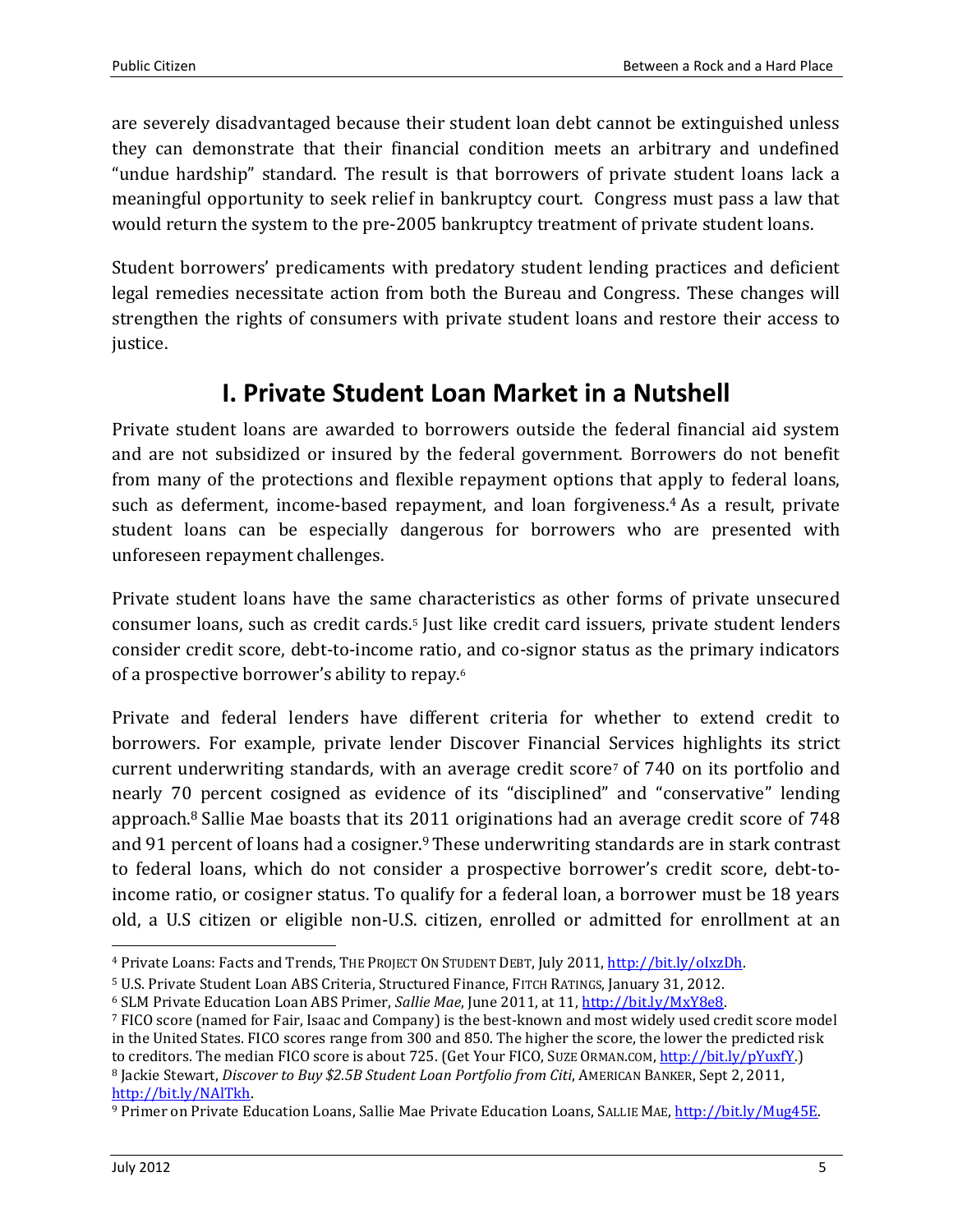eligible school, and maintain a satisfactory academic progress. <sup>10</sup> The difference in treatment between federal government and private loans is likely related to the Department of Education's stated mission to "promote student achievement and preparation for global competitiveness by fostering educational excellence and ensuring equal access,"<sup>11</sup> whereas private lenders are motivated largely by profit.

#### **A. The Size of the Market Is Relatively Small but Still Significant.**

<span id="page-5-0"></span>Private student loan debt accounts for roughly 15 percent, or \$150 billion, of the total roughly \$1 trillion outstanding U.S. student loan debt.<sup>12</sup> While this amount may seem like a relatively small share of the market, it has the potential to adversely impact a significant number of people. About 2.9 million students have private student loans, according to an analysis of the most recent data by The Institute for College Access and Success (TICAS). 13

Students attending for-profit colleges use private student loans at much higher rates than students who attend conventional non-profit institutions. According to the most recent data available from the Project on Student Debt, an estimated 42 percent of for-profit college students used private loans in the 2007-2008 academic year. In contrast, 25 percent of students at private non-profit four-year schools and 14 percent of students at public four-year schools had private loans.<sup>14</sup>

#### <span id="page-5-1"></span>**B. The Market Grew Precipitously from 2000 Until the Financial Crisis in 2008. While the Market Plummeted in the Financial Crisis, It is Now Showing Signs of Growth.**

As more students have enrolled in higher education in recent years, tuition costs have increased, and students have accumulated more debt.<sup>15</sup> As Figure 1 shows, private student loan originations grew from \$6.4 billion in the 2000-2001 academic year, to \$24.3 billion in the 2007-2008 academic year. Then the market contracted as a result of the financial crisis.

<sup>10</sup> Basic Eligibility Criteria, Federal Student Aid, An Office of the U.S. Department of Education, [http://1.usa.gov/NpVm9a.](http://1.usa.gov/NpVm9a)

<sup>11</sup> *See, e.g.* U.S. Department of Education web site, [http://1.usa.gov/9zzim4.](http://1.usa.gov/9zzim4)

<sup>12</sup> Kevin Wack, *Geithner Hedges Bet on Durbin Student Loan Bill*, AMERICAN BANKER, Mar 28, 2011, [http://bit.ly/H1skZL.](http://bit.ly/H1skZL) 

<sup>13</sup> Janet Lorin, *Students Pay SLM 9.25% on Exploitative Loans for College*, BLOOMBERG NEWS, June 5, 2012, [http://bloom.bg/LjVnWq.](http://bloom.bg/LjVnWq)

<sup>14</sup> Private Loans: Facts and Trends, THE PROJECT ON STUDENT DEBT, July 2011[, http://bit.ly/oIxzDh.](http://bit.ly/oIxzDh)

<sup>&</sup>lt;sup>15</sup> SLM Private Education Loan ABS Primer, SALLIE MAE, June 2011, at 5, [http://bit.ly/MxY8e8.](http://bit.ly/MxY8e8)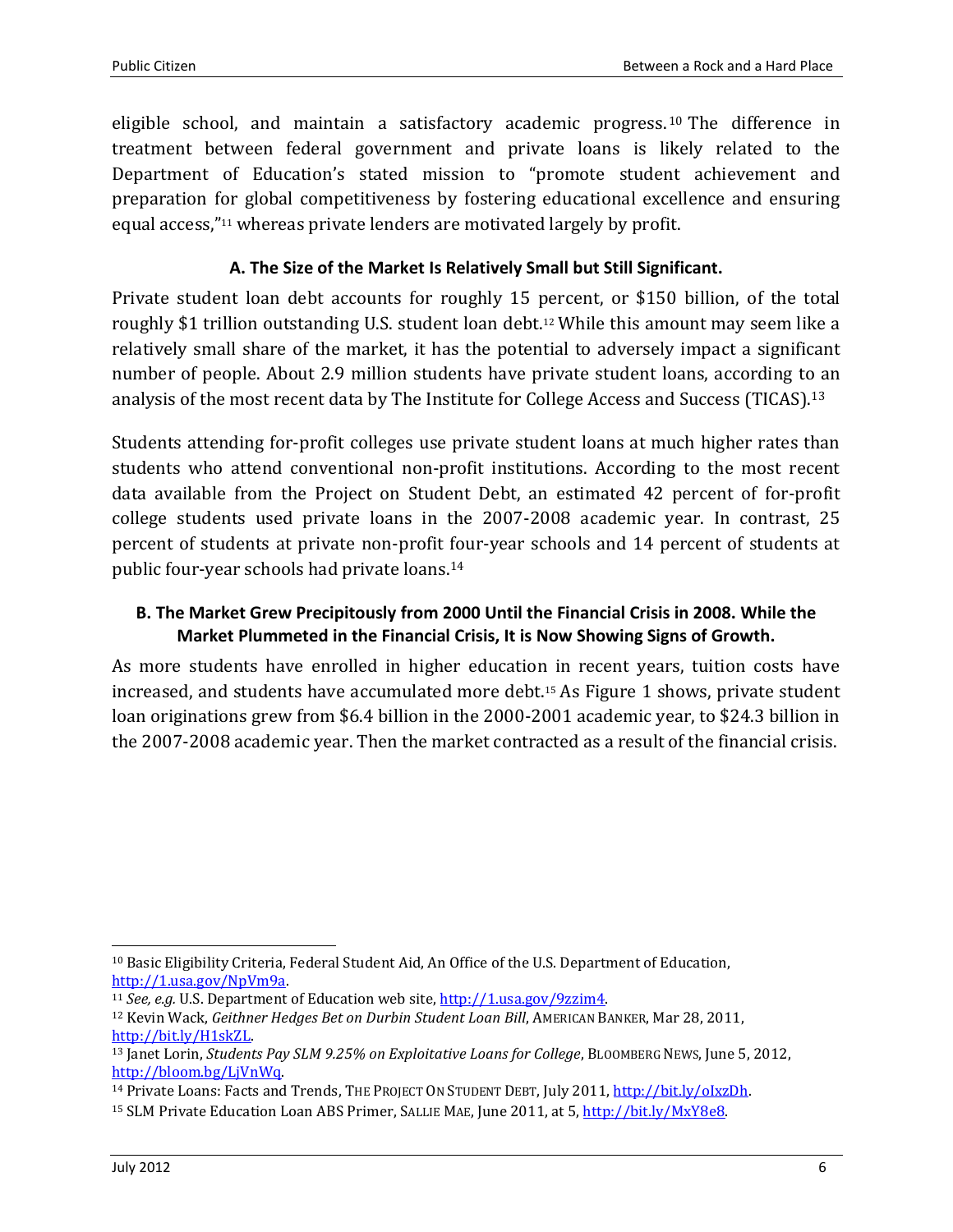

Source: Trends in Student Aid, 2011<sup>16</sup>

There are signs, however, that private student loan originations may be increasing. Sallie Mae, the largest student lender, with roughly 40 percent market share in the 2010-2011 academic year,<sup>17</sup> has steadily increased its originations since 2010. The company expects to continue this trend in the future. As Figure 2 shows, the institution is targeting \$3.2 billion in new originations this year, up from a post-recession low of \$2.3 billion in 2010. <sup>18</sup> While its 2012 projection is considerably less than the company's peak of \$7.9 billion in 2007, the recent increase suggests a moderate rebound in the overall market.



Source: Authors' analysis of Sallie Mae's SEC disclosures

<sup>&</sup>lt;sup>16</sup> Trends in Student Aid 2011, THE COLLEGE BOARD, at 10, http://bit.ly/vA7pXb.

<sup>17</sup> Private Credit Industry Originations, Sallie Mae Corporation Q1 2012 Investor Presentation, at 18, [http://bit.ly/OdSB6M.](http://bit.ly/OdSB6M) 

<sup>&</sup>lt;sup>18</sup> Sallie Mae Corporation Form 10-K, Annual Report Pursuant to Section 13 of 15(d) of the Securities Exchange Act of 1934, For the Fiscal Year Ended December 31, 2011, at 31, [http://bit.ly/QsO6LL.](http://bit.ly/QsO6LL)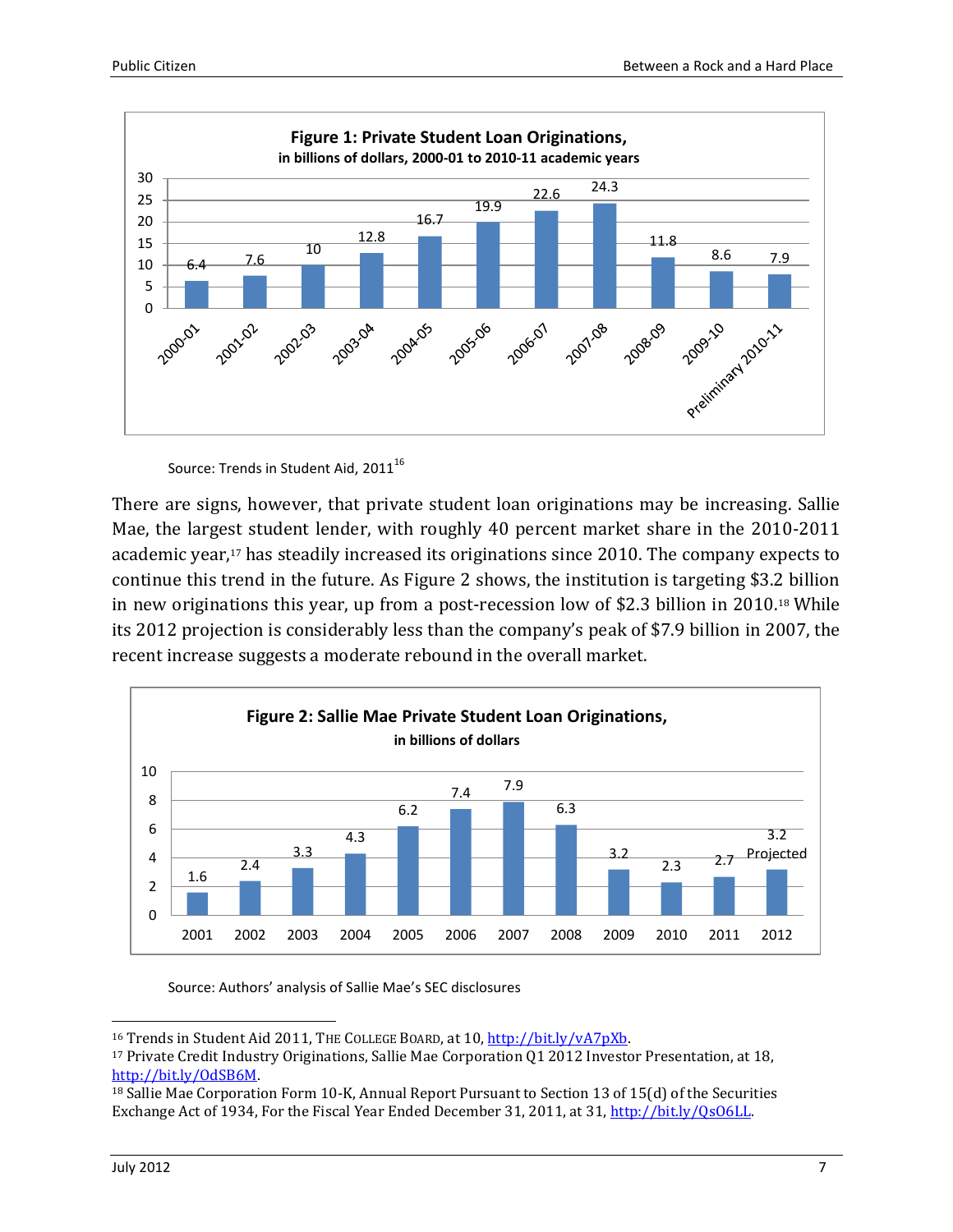#### <span id="page-7-0"></span>**C. For-Profit Institutional Lending Does Not Resemble the Dynamics of the Overall Private Student Loan Market.**

While financial institutions dominate the private student loan market, not all private student loans are originated by them. <sup>19</sup> For-profit colleges also contribute to the private student loan market by lending their own institutions' funds to students.

Institutional lending varies from the overall private student loan market in several critical ways. These differences are driven largely by federal law. First, the so-called 90/10 rule requires for-profit colleges to receive at least 10 percent of their revenue from non-federal sources. This rule prohibits these schools from being funded exclusively by federal tax dollars that are distributed by the Department of Education. <sup>20</sup> To comply with the rule, forprofit colleges depend on their students financing their educations with private loans. Traditionally, private loans came from banks. But when the private market collapsed in 2008, those lenders decreased their funding activities. As a result, for-profit colleges needed a new source of non-federal funding. And so, they created and expanded private lending programs within their institutions.<sup>21</sup> While data on the institutional loan market is not precise, the College Board estimates that institutional loans grew from about \$500 million in the 2007-2008 academic year to about \$720 million in the 2010-2011 academic year. 22

Another critical difference between private loans issued by banks and those issued by private colleges is that loans issued by banks are expected to be profitable directly; loans issued by private colleges, however, are expected to incur substantial losses as a result of nonpayment by borrowers. For example, California-based Corinthian College recently reported to investors that it expected a default rate of more than 50 percent on its student loan portfolio.<sup>23</sup> Despite this astronomical rate, its executives subsequently told investors that the company planned to double its origination volume.<sup>24</sup> This lending strategy is still profitable for for-profit colleges on the whole because the federal subsidies and other revenues that are gained outweigh the expected loan losses incurred.<sup>25</sup>

<sup>19</sup> Report on Private Education Loans and Private Educational Lenders, Dodd-Frank Wall Street Reform and Consumer Protection Act, Pub. L. No 111-203, 12 U.S.C. § 5602 (2010), at 29, [http://bit.ly/NVvBcz.](http://bit.ly/NVvBcz)  <sup>20</sup> *See* 20 USC 1094(a)(24); Q&A on the For-Profit College "90-10 Rule," The Project On Student Debt, February 22, 2012[, http://bit.ly/M4OgJ4.](http://bit.ly/M4OgJ4) 

<sup>21</sup> Deanne Loonin, *Piling It On: The Growth of Proprietary School Loans and the Consequences for Students,*  NATIONAL CONSUMER LAW CENTER, January 2011, [http://bit.ly/gGGuuu.](http://bit.ly/gGGuuu) 

<sup>&</sup>lt;sup>22</sup> Trends in Student Aid 2011, THE COLLEGE BOARD, at 13, http://bit.ly/vA7pXb.

<sup>&</sup>lt;sup>23</sup> Corinthian Colleges, Inc. Q2 2010 Earnings Call Transcript, at 12, transcript http://bit.ly/MQHyRH.

<sup>&</sup>lt;sup>24</sup> Corinthian Colleges, Inc. Q3 2011 Earnings Call Transcript, at 14, http://bit.ly/Ocf9e8.

<sup>25</sup> Deanne Loonin, *Piling It On: The Growth of Proprietary School Loans and the Consequences for Students,*  NATIONAL CONSUMER LAW CENTER, January 2011, http://bit.ly/gGGuuu.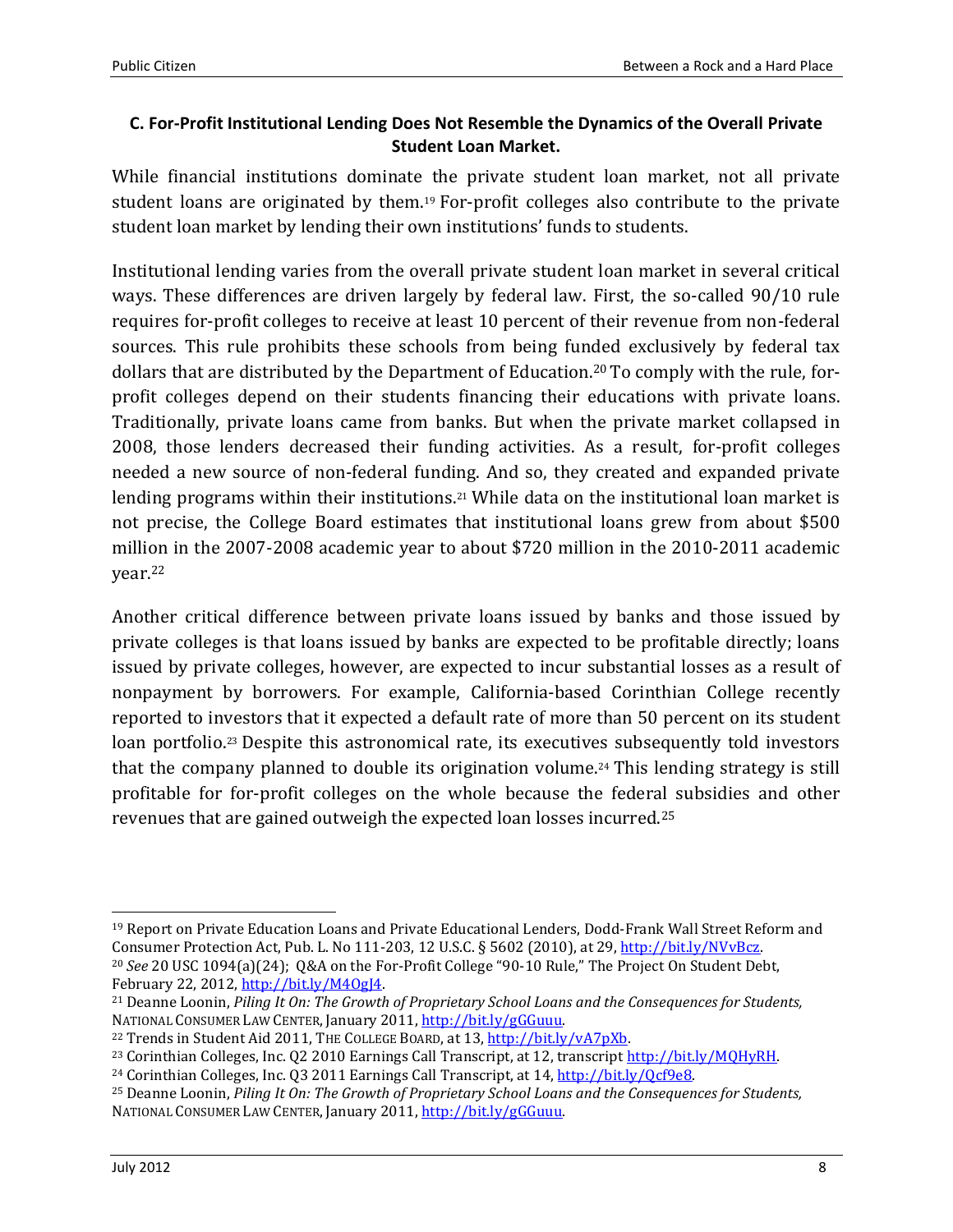#### **D. There Are Signs of Distress Ahead as Delinquencies and Defaults Remain High.**

<span id="page-8-0"></span>Indicators of timely private student loan repayment are troubling. The weak economy has caused continually high unemployment, especially for recent graduates. Additionally, larger student loan balances have made it difficult for many borrowers to make their payments. Consequently, the market has experienced persistently high delinquencies and defaults. For example, gross defaults are approximately triple pre-recession levels and the percentage of loans in repayment that are 60 or more days delinquent are more than double, according to a report published in February by the Toronto-based credit rating agency DBRS.<sup>26</sup>

Loans that were originated before the market contracted in 2008 have performed particularly poorly, likely because of the pre-recession practice of lenders providing loans to borrowers who were poor credit risks. The credit rating agency Moody's recognized in early 2010 that the high default rates for private loan securitizations reflected weak underwriting in the period just prior to the crisis.<sup>27</sup>

## <span id="page-8-1"></span>**II. Predatory Practices in the Private Student Loan Market**

Private lenders have recently been accused of a wide range of abuses that have harmed borrowers. Such alleged abuses have included charging high interest and penalties on loans in violation of state consumer protection laws, providing high-cost loans to borrowers who are unable to repay, and misrepresenting the quality of educational programs that their loans finance. As a result, there has been increased litigation by current and former students, and greater scrutiny of private student lenders and for-profit colleges by policymakers and regulators.

#### <span id="page-8-2"></span>**A. Private Student Lenders Have Been Accused of Charging High Interest Rates and Penalties, in Alleged Violation of State Consumer Protection Laws.**

Several borrowers have recently sued private lenders for charging borrowers high interest rates and penalties, in alleged violation of various state consumer protection laws. In one case, Angelo Bottoni alleges that when he defaulted on his private Sallie Mae loans, Sallie Mae assessed a collection penalty of 25 percent of the principal and interest. Bottoni filed suit against Sallie Mae, claiming that the 25 percent fee was not reasonable and had no relation to the actual costs that Sallie Mae incurred from his default. Bottoni has asserted several legal claims based on California's consumer protection laws, including violation of

<sup>26</sup> Kate Berry, *Shrinking Private Student Loan Market Faces New Stress*, AMERICAN BANKER, October 6, 2011, [http://bit.ly/p3BTs2;](http://bit.ly/p3BTs2) Karen Sibayan, *DBRS Releases Private SLABS Performance Report for 4Q11*, ASSET SECURITIZATION REPORT, Feb 13, 2012[, http://bit.ly/MnuTc2.](http://bit.ly/MnuTc2)

<sup>27</sup> Tim Ranzetta, *Moody's Outlook For Student Loan Securities: Expect Negative Credit Trends For Private Loans In 2010*, STUDENT LENDING ANALYTICS BLOG, January 29, 2010[, http://bit.ly/aCgVUH.](http://bit.ly/aCgVUH)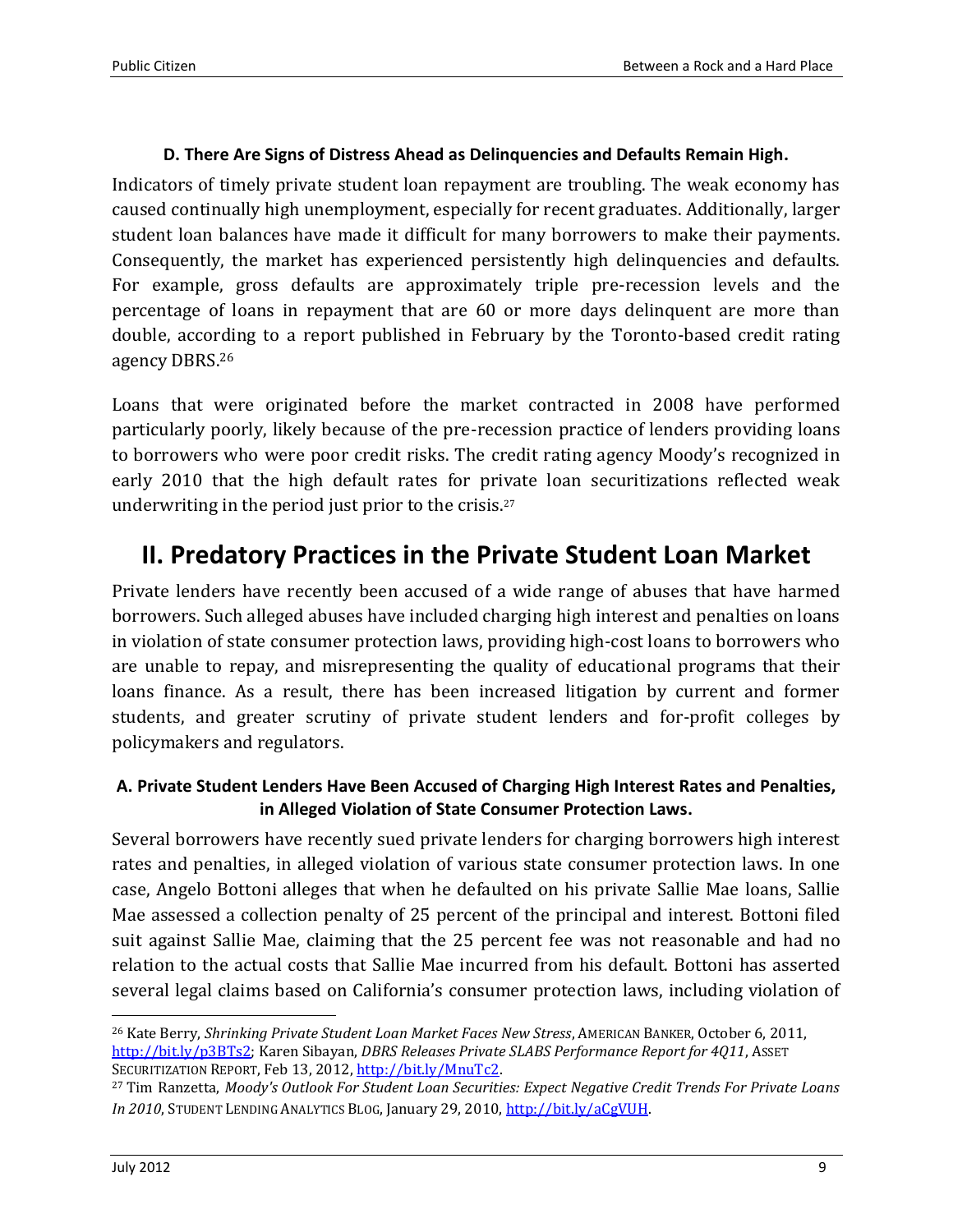California's Civil Code, Legal Remedies Act, Unfair Competition Law, and Fair Debt Collection Practices Act. The case is pending.<sup>28</sup>

In another case recently filed, Tina Ubaldi claims that when she was late on a monthly loan payment, Sallie Mae charged her daily interest despite fixed monthly loan payments customarily having a 15-day grace period. Ubaldi asserts that Sallie Mae also assessed a late charge for nonpayment. The result, according to Ubaldi, was paying Sallie Mae "twice—in two different ways—for being late on a single loan payment." She has asserted several claims based on California's Civil Code and Unfair Competition Law. That case is also pending.<sup>29</sup>

The most recently filed case that has garnered public attention was brought by Justin Kuehn against Citibank, The Student Loan Corporation, and Discover Bank. Kuehn claims that he borrowed approximately \$100,000 in private student loans from The Student Loan Corporation that were being serviced by Citibank. Kuehn asserts that he paid \$845.72 per month through an auto-debit program. He then made principal payments of \$25,000 to repay the loan faster and reduce the total amount paid. Kuehn contends that subsequently, his loan was sold to Discover, but he was informed that Citi would remain his servicer. According to Kuehn's complaint, the defendants then unilaterally changed his monthly auto-debit payment to \$539.27. The effect of this change, Kuehn argues, was to offset his previous principal payments by extending the loan's repayment term and causing thousands of dollars in additional interest that he would be forced to pay over the life of the loan.<sup>30</sup> Kuehn's case is also pending.<sup>31</sup>

Because these cases are pending, not all judicial determinations have been made.

#### <span id="page-9-0"></span>**B. For-Profit Colleges Have Been Scrutinized For Predatory Lending Practices, Including Providing High-Cost Loans to Borrowers Who Will Likely Be Unable to Repay Their Debts, and Misrepresenting the Quality of Educations That They Provide and Finance.**

For-profit colleges' predatory lending schemes have recently drawn significant scrutiny. For example, for-profit colleges have been accused of providing loans to students, knowing there is little likelihood that borrowers will be able to repay their debts. Several colleges expect default rates on their loan portfolios to be near 50 percent. For example, the

<sup>28</sup> *Bottoni et al. v. Sallie Mae, Inc.*, Case No. 4:10-cv-03602-LB (N.D. Cal 2011). Complain[t http://bit.ly/NBinVA;](http://bit.ly/NBinVA) Email with Ray Gallo, plaintiff's counsel (July 17, 2012) (on file with authors).

<sup>29</sup> *Ubaldi v. SLM Corporation*, 2012 WL 465198 (N.D. Cal 2012).

<sup>30</sup> Susanna Kim, Student Loans: Law Graduate Sues Lenders for Interest 'Scheme,' ABC NEWS, May 2, 2012, [http://abcn.ws/Ku8e8Y;](http://abcn.ws/Ku8e8Y) *Kuehn v. Citibank, N.A., The Student Loan Corporation, and Discover Bank*, Case 1:12 cv-03287-DLC, (S.D.N.Y. 2012).

<sup>31</sup> Email with Justin Kuehn (July 12, 2012) (complaint on file with authors).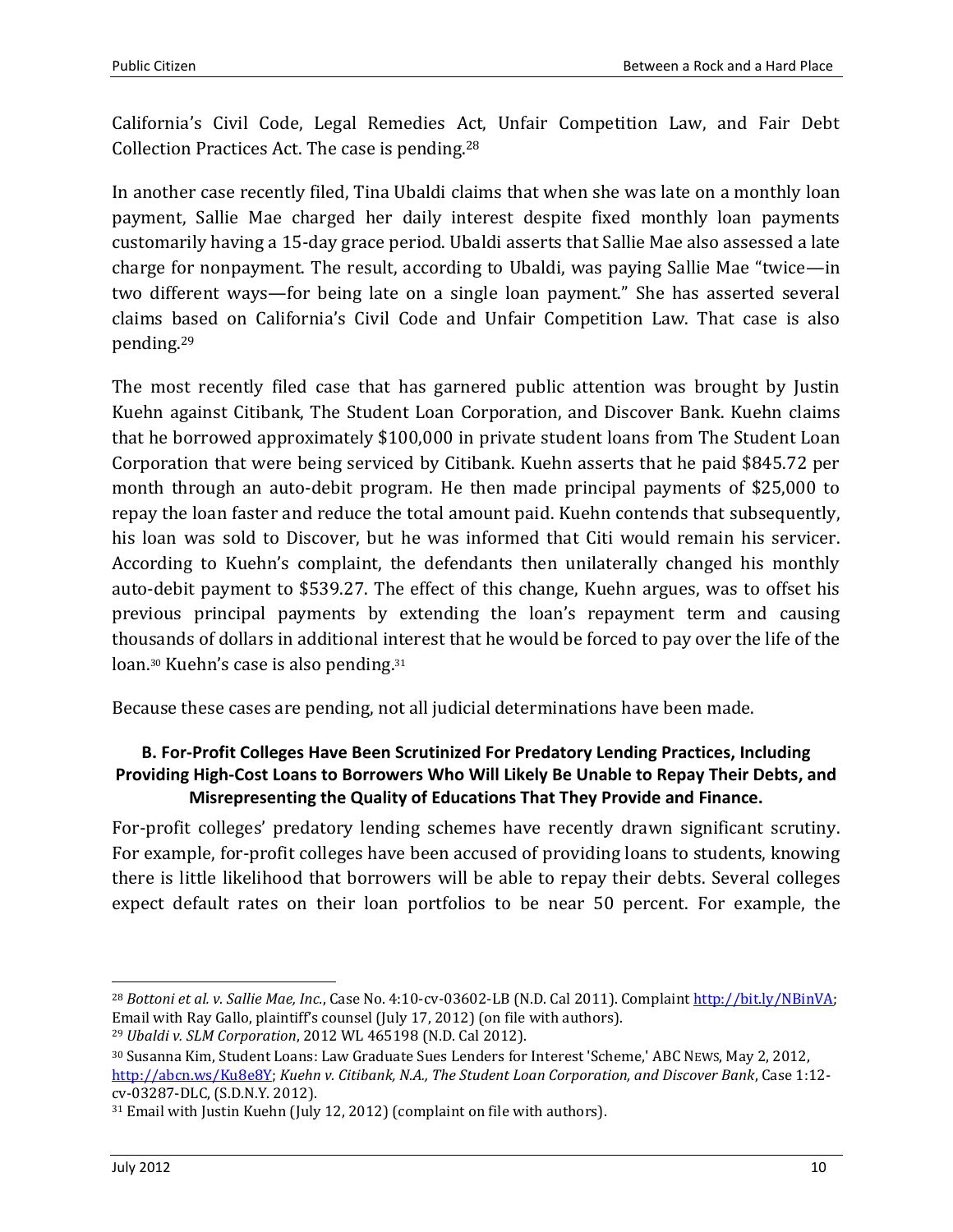Colorado-based Westwood College charged borrowers 18 percent and expected a 44 percent default rate in the 2009-2010 academic year. 32

For-profit colleges have also been accused of misrepresenting the quality of educations that they provide and finance. Students enroll in programs believing they will receive quality training to prepare them for job placement, but they often graduate with debilitating debt and degrees that fail to qualify them for the jobs they seek. Some programs have been accused of misleading students about graduation, employment, and salary statistics, and of lacking accreditations necessary for graduates to practice in their desired fields.<sup>33</sup>

Westwood recently came under fire for making misrepresentations during its admissions process, as well as for its deceptive lending practices. Among other allegations, students complained that the for-profit college enrolled them in the college's lending program, called APEX, without their knowledge or consent.<sup>34</sup> Colorado Attorney General John Suthers sued Westwood, claiming violations of Colorado's consumer protection laws. State officials recovered \$4.5 million from the institution, \$2.5 million of which will be paid directly to students who financed their tuition with the school's lending program.<sup>35</sup>

Regulators and policymakers have turned their attention to alleged bad practices by forprofit schools. For example, a bipartisan working group of 23 state attorneys general is examining many aspects of for-profit colleges, including their lending practices.<sup>36</sup> In addition, the Senate Health, Education, Labor and Pensions (HELP) Committee has conducted an exhaustive investigation of the for-profit college industry.<sup>37</sup> Its findings are expected soon.

In addition, the CFPB has begun to scrutinize for-profit lending. On April 3, 2012, the CFPB served Corinthian College with a Civil Investigative Demand, seeking to "determine whether for-profit postsecondary companies, student loan origination and servicing providers, or other unnamed persons, have engaged or are engaging in unlawful acts or

[http://1.usa.gov/9TP0Tr;](http://1.usa.gov/9TP0Tr) *See also Rude v. Nuco Education Corp*, 2011 WL 6931516 (Ohio Ct. App. 2011).

<sup>32</sup> Institutional Loans: High Interest Rate ‐‐ Low Expected Repayment, Senator Tom Harkin For-Profit College Investigation, at 5[, http://1.usa.gov/k9H7ld.](http://1.usa.gov/k9H7ld) 

<sup>33</sup> *See e.g.* For-Profit Colleges: Undercover Testing Finds Colleges Encouraged Fraud and Engaged in Deceptive and Questionable Marketing Practices, Government Accountability Office Report, August 2010,

<sup>34</sup> Press Release, Colorado Attorney General's Office, "Attorney General announces \$4.5 million settlement with Westwood College to address deceptive business practices," (March 14, 2012), [http://bit.ly/PmAT5V;](http://bit.ly/PmAT5V) complaint at 8.

<sup>35</sup> *Id*.

<sup>36</sup> Jack Conway, *"The Looming Student Debt Crisis: Providing Fairness For Struggling Students,"* Testimony of Kentucky Attorney General Jack Conway before the Senate Judiciary Committee/Subcommittee on Administrative Oversight and the Courts, March 20, 2012, at 7, [http://bit.ly/xwPL9H.](http://bit.ly/xwPL9H)

<sup>37</sup> Senator Tom Harkin For-Profit College Investigation[, http://1.usa.gov/k9H7ld.](http://1.usa.gov/k9H7ld)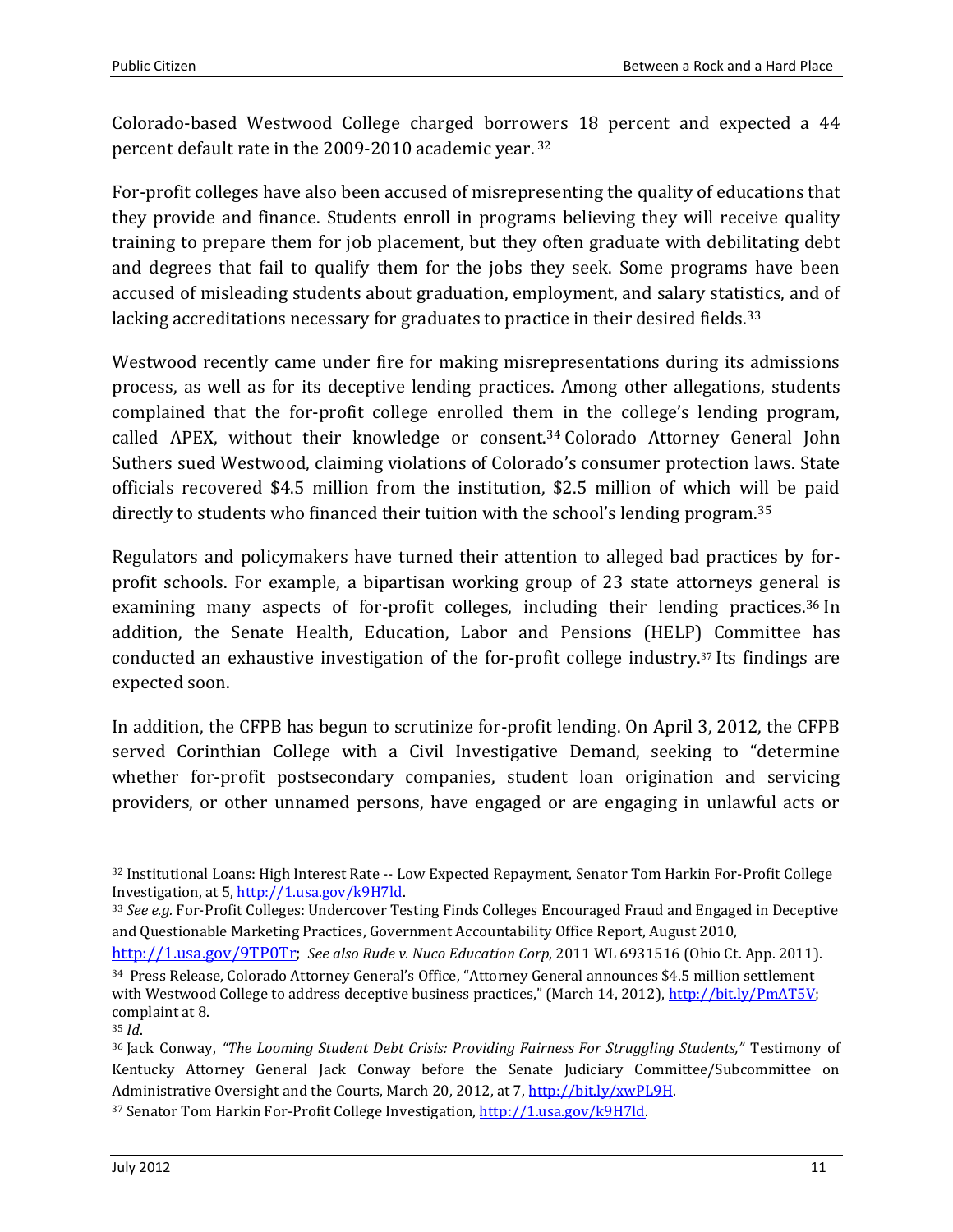practices relating to the advertising, marketing, or origination of private student loans."<sup>38</sup> On May 18, 2012, the CFPB served ITT Educational Services with a similar demand.<sup>39</sup>

# <span id="page-11-0"></span>**III. Shut Out from Justice: Borrowers Are Denied Reasonable Access to Legal Remedies**

Many students victimized by flawed student loan industry practices turn to the legal system seeking to recover for their losses. However, they find that the legal system suffers from shortcomings of its own. The web of predatory terms and conditions in loan promissory notes includes severe restrictions on access to the court system, particularly predispute binding (or forced) arbitration clauses. These clauses require students to resolve disputes with lenders in private arbitration instead of in open court. Further, financially distressed students who turn to bankruptcy court for relief are blocked by a law that makes it virtually impossible for them to cancel their student loan debt. The result is that borrowers are left without adequate redress.

### **A. Forced Arbitration Exacerbates Abusive Practices.**

<span id="page-11-1"></span>Private arbitration lacks critical benefits of the public court system. It is typically a onesided endeavor where businesses, in this case, banks and institutional lenders, set the rules to govern the arbitration, select the organization that administers the arbitration, and may dictate the location of the arbitration. A typical arbitrator charges hourly fees and there are often other service charges, including fees to initiate the proceedings. There is minuscule opportunity to appeal an unfavorable arbitration decision. Arbitrators are not required to apply state consumer protection or even federal lending laws. Further, arbitration offers little transparency. Even if the issues in a dispute relate to conduct that could impact the public interest, a matter forced into arbitration will likely remain hidden from the public.

The National Consumer Law Center, which calls arbitration clauses "hallmarks of predatory loans,"<sup>40</sup> reviewed the note terms of 28 private student loans issued between 2001 and 2006, $41$  and found that 61 percent of the loans required arbitration. $42$  The number of private loan notes with arbitration requirements likely has increased since these findings,

<sup>41</sup> Loonin and Cohen, at 4.

<sup>42</sup> *Id*.

<sup>38</sup> Corinthian Colleges, Inc. Form 10-Q, Quarterly Report Pursuant to Section 13 or 15(d) of the Securities Exchange Act of 1934, For the Quarterly Period Ended March 31, 2012, at 18, [http://bit.ly/QcusU4.](http://bit.ly/QcusU4)

<sup>39</sup> ITT Educational Services, Inc. Form 8-K, Current Report Pursuant to Section 13 or 15(d) of the Securities Exchange Act of 1934, Filed May 22, 2012, at 18, [http://bit.ly/LveXjJ.](http://bit.ly/LveXjJ)

<sup>40</sup> Deanne Loonin and Alys Cohen, Paying the Price: The High Cost of Private Student Loans and the Dangers for Student Borrowers, NATIONAL CONSUMER LAW CENTER, March 2008, at 4[, http://bit.ly/MwRoIa.](http://bit.ly/MwRoIa)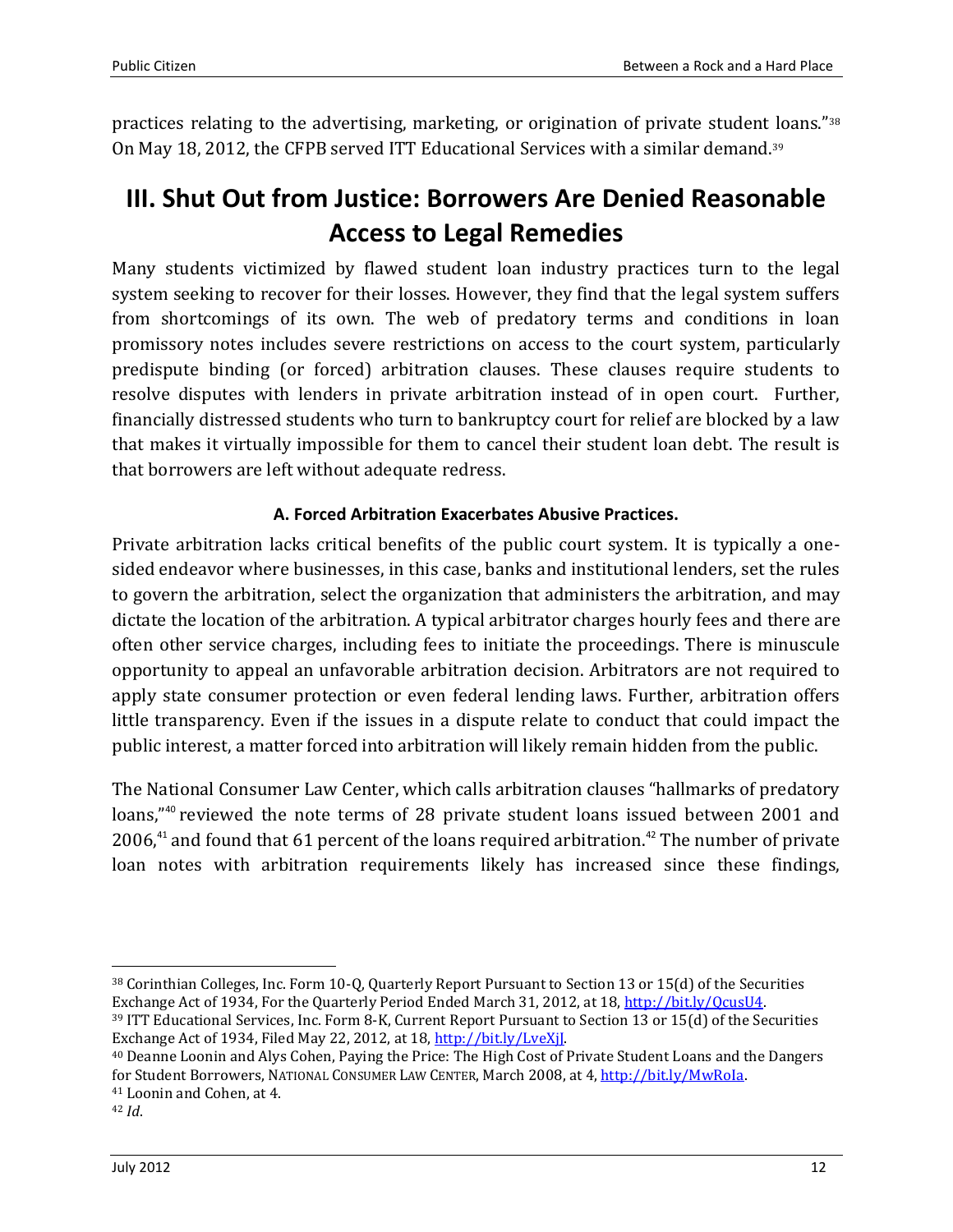paralleling the overall trend of increasing use of arbitration clauses in consumer contracts.<sup>43</sup>

The terms for loans with forced arbitration clauses often prohibit students from joining together collectively in class actions. <sup>44</sup> Class actions can provide an efficient method to resolve similar consumer claims in one proceeding. Bars on class actions, on the other hand, make lawsuits cost-prohibitive, particularly for small-dollar claims, which most consumers could not pursue individually. Consequently, the bans on class actions suppress claims and effectively deprive consumers of their statutory protections. Courts around the country had held that these types of class action bans violated state laws because the terms were "unconscionable" or egregiously unfair to consumers. But the U.S. Supreme Court disagreed. In 2011, the Court issued its opinion in *AT&T Mobility v. Concepcion*, <sup>45</sup> broadly interpreting the Federal Arbitration Act, the federal statute governing arbitration, to block states from prohibiting class action bans inserted within forced arbitration clauses.

While many corporations had already begun to insert class action bans in their consumer and employment contracts, the *Concepcion* decision amounted to a virtual endorsement of their use. As a result, the practice has become more widespread. Businesses that issue contracts with their consumer products and services have been successful in using class action bans to suppress consumer claims and avoid the need to defend against allegations of misconduct, which in turn allows them to resist fixes to harmful practices.<sup>46</sup> Corporations in the private student lending industry have joined in the use of this practice.

## *Loan Payment Calculation Methods are Questioned, but Concepcion May Limit Borrowers' Access to Remedies.*

In 2006, law school graduate Joshua Fensterstock sought to consolidate his loan by borrowing from financing company Education Finance Partners (EFP), and the loan was serviced by Affiliated Computer Services (ACS).<sup>47</sup> Fensterstock alleged that the companies were applying an improper method to determine how much of a loan payment to apply to the loan principal, rather than to interest.<sup>48</sup> The lenders would apply payments differently depending on the date they were received, regardless of whether they were received

<sup>43</sup> *See, e.g*. Zachary Zima, et al. *Forced Arbitration: Unfair and Everywhere*, PUBLIC CITIZEN, Sept. 14, 2009, [http://bit.ly/IMCsCr.](http://bit.ly/IMCsCr) 

<sup>44</sup> *See*, *Kilgore v. KeyBank, Nat. Ass'n*, 673 F.3d 947 (9th Cir. 2012).

<sup>45</sup> *AT&T Mobility LLC v. Concepcion*, 131 S.Ct. 1740 (2011).

<sup>46</sup> Christine Hines, et al. *Justice Denied, One Year Later: The Harms to Consumers from the Supreme Court's Concepcion Decision Are Plainly Evident*, PUBLIC CITIZEN, April 2012[, http://bit.ly/JcxLlw.](http://bit.ly/JcxLlw) 

<sup>47</sup> *Fensterstock v. Education Finance Partners and Affiliated Computer Services*, 618 F.Supp.2d 276 (2009) rev. by *Affiliated Computer Services, Inc. v. Fensterstock*, 131 S.Ct. 2989 (June 13, 2011). *See also*, Mark Hamblett, *Federal Court Bars Arbitration Over Student Loan Terms, Decision by New York federal court paves the way for a possible class action*, NEW YORK LAW JOURNAL, March 30, 2009, http://bit.ly/NJX4Dt. <sup>48</sup> *Fensterstock*, 618 F.Supp.2d 276, at 277-278.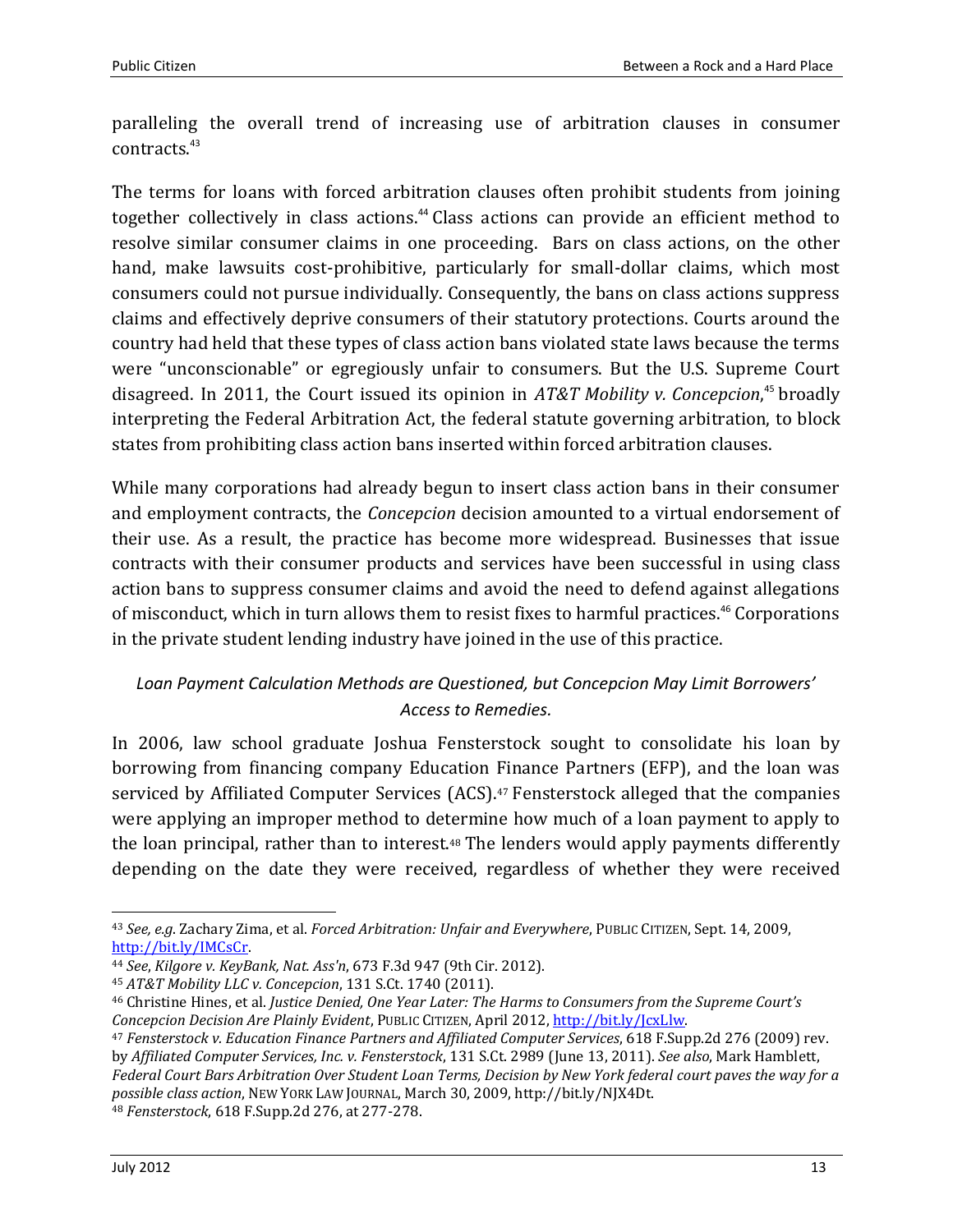before the due date.<sup>49</sup> Fensterstock described the practice as a hidden penalty on the loan, and filed a class action against EFP and ACS on behalf of himself and other students whose loans were receiving similar treatment. He asserted claims of breach of contract and fraud against both companies,<sup>50</sup> and deceptive advertising against EFP, which had marketed and issued the loan to him.<sup>51</sup>

The promissory note drafted by EFP contained an arbitration clause and prohibited class actions. In March 2009, the federal district court in New York found that the class action ban was "unconscionable" and unenforceable. Among other factors, the trial court found that the unfair terms were presented on a "take it or leave it" basis and that students had no opportunity to negotiate the terms.<sup>52</sup>

The trial court denied the lenders' motion to compel individual arbitration, seemingly clearing the way for the borrowers' claims to move forward in court. The lenders appealed, but the U.S. Court of Appeals for the Second Circuit affirmed the lower court's decision in July 2010.<sup>53</sup> The lenders then asked the U.S. Supreme Court to hear the case. In April 2011, before the Court acted on Fensterstock's case, it issued its *Concepcion* decision. Nearly two months later, the Supreme Court vacated the Second Circuit's decision in light of *Concepcion*. 54

After the Supreme Court's decision, the Second Circuit directed the trial court to decide other issues that could determine whether the case would go to arbitration, including whether ACS, which did not sign the promissory note, could legally enforce the arbitration clause.<sup>55</sup> The case is pending, but *Concepcion* will likely impact the students' ability to seek to hold the lenders accountable for potentially bad practices.

## *"Poster Child for Financial Reform" Unable to Seek Justice Against Lender.*

In 2010, before the passage of the Dodd-Frank Act, the San Francisco Chronicle referred to Matthew Kilgore as a "poster child for financial reform."<sup>56</sup> Kilgore is a former student of a for-profit school, and was the lead plaintiff in what turned out to be a landmark California case following the *Concepcion* ruling. The case provides a vivid example of how arbitration clauses that ban class actions deprive consumers of their ability to enforce their rights under critical consumer protection laws.

 $\overline{\phantom{0}}$ <sup>49</sup> *Fensterstock*, 618 F.Supp.2d 276.

<sup>50</sup> *Id*.

<sup>51</sup> *Id*. at 278.

<sup>52</sup> *Id*. at 279.

<sup>53</sup> *Fensterstock v. Education Finance Partners*, 611 F.3d 124 (2nd Cir. 2010), vacated sub nom. *Affiliated Computer Servs., Inc. v. Fensterstock*, 131 S. Ct. 2989 (2011)

<sup>54</sup> *Affiliated Computer Services, Inc. v. Fensterstock*, 131 S.Ct. 2989 (Mem) (2011).

<sup>55</sup> *Fensterstock v. Education Finance Partners*, 426 Fed.Appx. 14 (2011).

<sup>56</sup> San Francisco Chronicle, *Would-be pilots stuck in debt after firm closes*, May 12, 2010, [http://bit.ly/M0EKBS.](http://bit.ly/M0EKBS)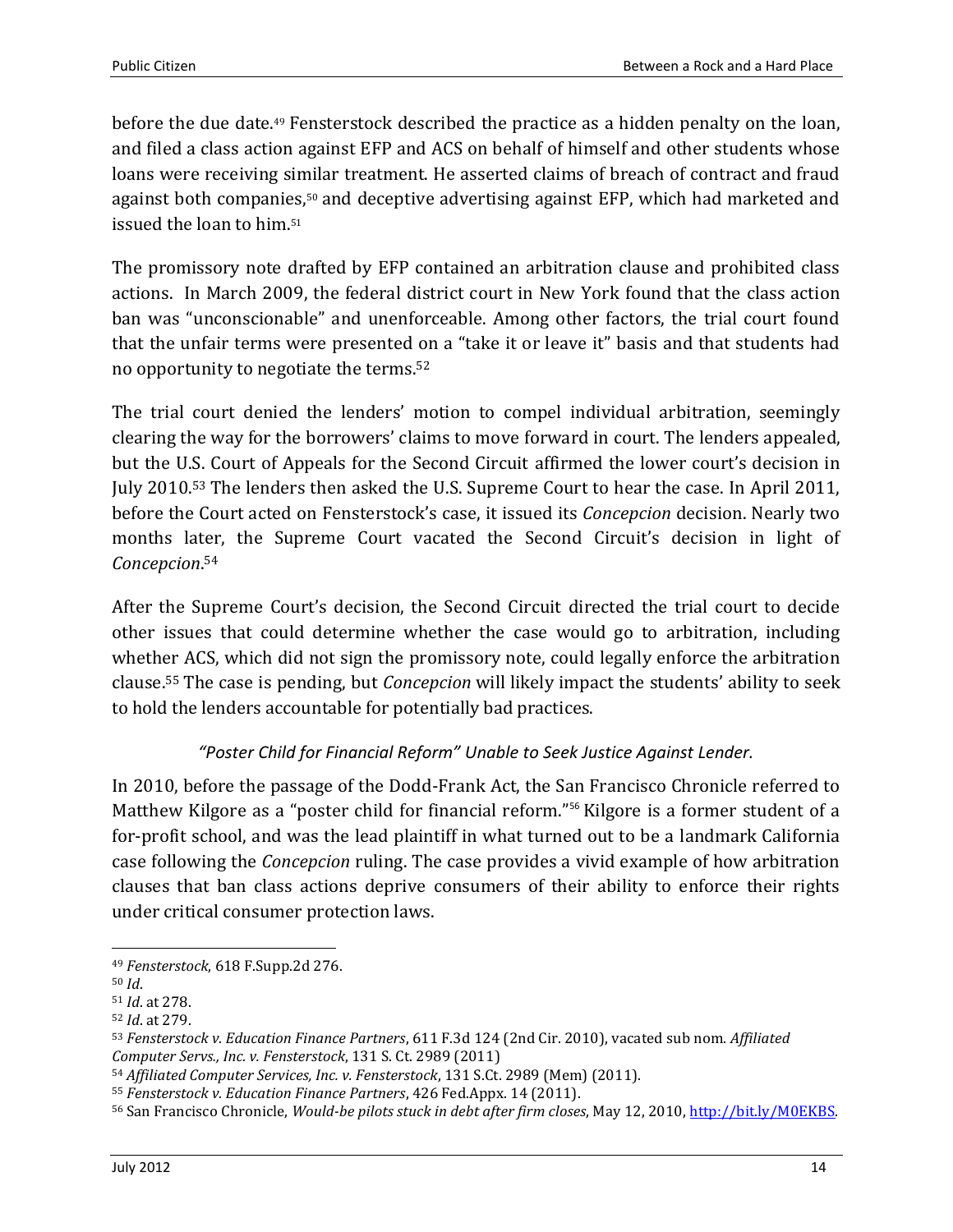Kilgore was enrolled at Silver State Helicopters LLC, a national aviation school, which went bankrupt and abruptly closed in 2008.<sup>57</sup> Kilgore and other students were unable to complete their programs and each one was left with thousands of dollars in student loans from KeyBank, and with no course certificate or employable skills. Kilgore had noticed red flags while attending, such as helicopters disappearing from the school's fleet and unexpected departures of instructors, but he determined that leaving the school would be difficult.<sup>58</sup> According to the contract terms, if he had left the school before the course ended he would have been subject to penalties up to \$15,000.<sup>59</sup>

On behalf of himself and other students, Kilgore brought a class action against KeyBank, seeking an injunction to prevent the bank from enforcing the borrowers' loan contracts and from reporting non-payment of loans to credit agencies.<sup>60</sup> KeyBank, whose loan terms included a forced arbitration clause and class action ban, moved to compel individual arbitration. Kilgore resisted on the ground that California law prohibited arbitration for claims seeking public injunctive relief. Under this principle of California law, a plaintiff may act as a private attorney general to stop "future deceptive practices on behalf of the general public."<sup>61</sup> Ultimately, however, the U.S. Court of Appeals for the Ninth Circuit, citing *Concepcion*, held that California's public injunction exception was preempted by the Federal Arbitration Act.<sup>62</sup> The court acknowledged that its decision to enforce the arbitration clause may "reduce the effectiveness of state laws."<sup>63</sup> Indeed, the California law, which could have stopped an alleged predatory practice, was rendered ineffective.

## *For-Profit Colleges Are Able to Hide Their Bad Practices Behind Veil of Forced Arbitration and Class Action Bans.*

Many for-profit colleges, including some that have been accused of engaging in deceptive practices to lure students to enroll in their courses and take on burdensome loans, also include terms in their contracts to force individuals into private arbitration. In recent report filings to the Securities and Exchange Commission, Corinthian Colleges Inc., an operator of numerous for-profit schools, alluded to its use of forced arbitration and class

 $\overline{\phantom{0}}$ <sup>57</sup> Steve Friess, *Helicopter School Closes, Leaving Students in Lurch*, NEW YORK TIMES, Feb. 13, 2008, [http://nyti.ms/MwJQbR.](http://nyti.ms/MwJQbR) 

<sup>58</sup> San Francisco Chronicle[, http://bit.ly/M0EKBS.](http://bit.ly/M0EKBS)

<sup>59</sup> *Id*.

<sup>60</sup> *Kilgore v. Keybank, Nat. Ass'n*, C 08-2958 TEH, 2009 WL 1975271 (N.D. Cal. July 8, 2009) rev'd, *Kilgore v. KeyBank, Nat. Ass'n*, 673 F.3d 947 (9th Cir. 2012).

<sup>61</sup> *Kilgore v. KeyBank, Nat. Ass'n*, 673 F.3d 947, at 959 (9th Cir. 2012). *Also*, discussed in Hines, *Justice Denied, One Year Later: The Harms to Consumers from the Supreme Court's Concepcion Decision Are Plainly Evident*, PUBLIC CITIZEN, April 2012, http://bit.ly/JcxLlw.

<sup>62</sup> *Kilgore*, at 960.

<sup>63</sup> *Id*.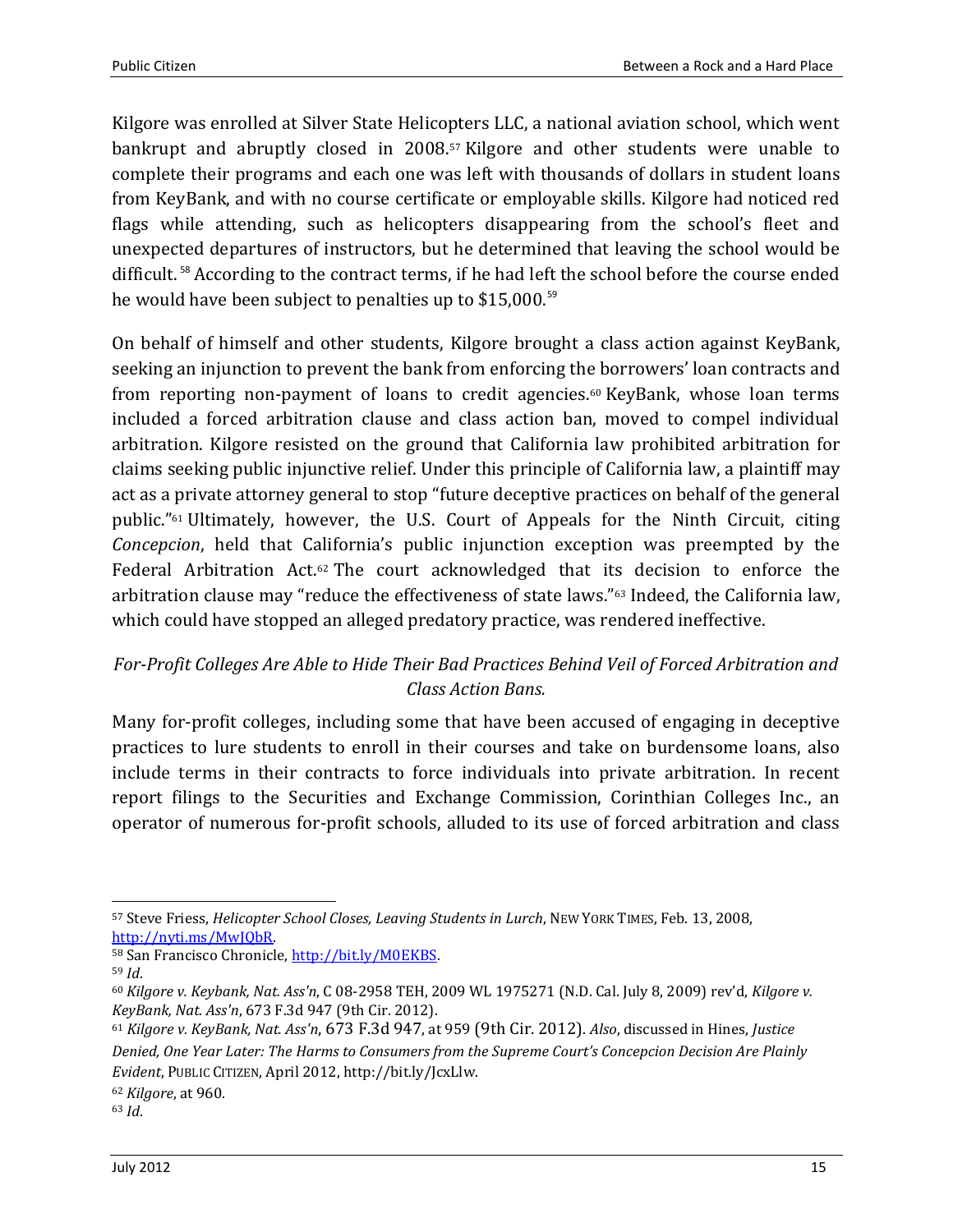action bans in its recount of pending cases filed by former students.<sup>64</sup> The school noted its practice of routing potential class actions into individual arbitration, in accordance with provisions in its student enrollment contracts.<sup>65</sup> That is, each student's case was or could be forced out of court and into arbitration on an individual basis despite the similarity in the students' claims against the school.

Students in several cases claimed that school representatives misrepresented facts about the quality of education, transferability of credits, and costs of attendance. Nevertheless, the company declared that "the complaints are contractually required to be resolved in individual arbitrations between the named students and the company, and the company has moved, or will move to compel these cases to arbitration."<sup>66</sup> The inability of these borrowers to enforce important consumer protections in court further demonstrates the consequences of forced arbitration on consumers and the student loan market.

#### **B. The 2005 Bankruptcy Law Denies Student Borrowers Redress.**

<span id="page-15-0"></span>To further increase their leverage over student borrowers, private lenders secured more protections for themselves in the bankruptcy code. While bankruptcy should be treated as a last resort, it is an organized system to allow individuals to escape untenable financial predicaments. Federal and private student loans, along with child support, alimony, taxes, and criminal fines, are among the few types of debts that generally cannot be discharged, or canceled in bankruptcy.<sup>67</sup> Most other types of debts, including those relating to other credit products, are dischargeable in either a Chapter 7 liquidation process or Chapter 13 debt adjustment plan.<sup>68</sup>

Prior to 1976, all student loan debt was treated the same as credit cards or any other type of unsecured debt, and was dischargeable in bankruptcy. However, a series of subsequent changes to the bankruptcy laws made it nearly impossible to discharge federal loans. In 2005, as part of a comprehensive rewrite of the Bankruptcy Code that made it more difficult for consumers to file personal bankruptcy, Congress added most private student loans in the non-dischargeability category.<sup>69</sup> During the years that the bankruptcy bill was

<sup>64</sup> Corinthian Colleges, Inc. Form 10-Q, Quarterly Report Pursuant to Section 13 or 15(d) of the Securities Exchange Act of 1934, For the Quarterly Period Ended March 31, 2012, at 15-16, [http://bit.ly/QcusU4.](http://bit.ly/QcusU4) <sup>65</sup> *Id*. at 16.

<sup>66</sup> *Id*.

<sup>67</sup> *See*, Administrative Office of the U.S. Courts, Discharge in Bankruptcy, [http://1.usa.gov/MUI6s2.](http://1.usa.gov/MUI6s2) 

<sup>68</sup> *The Student Loan "Debt Bomb": America's Next Mortgage-Style Economic Crisis?* A Report Prepared for the National Association of Consumer Bankruptcy Attorneys (NACBA), at 7, http://bit.ly/zrc0X7.

<sup>69</sup> Bankruptcy Abuse Prevention and Consumer Protection Act, P. L. 109–8 (Oct. 17, 2005).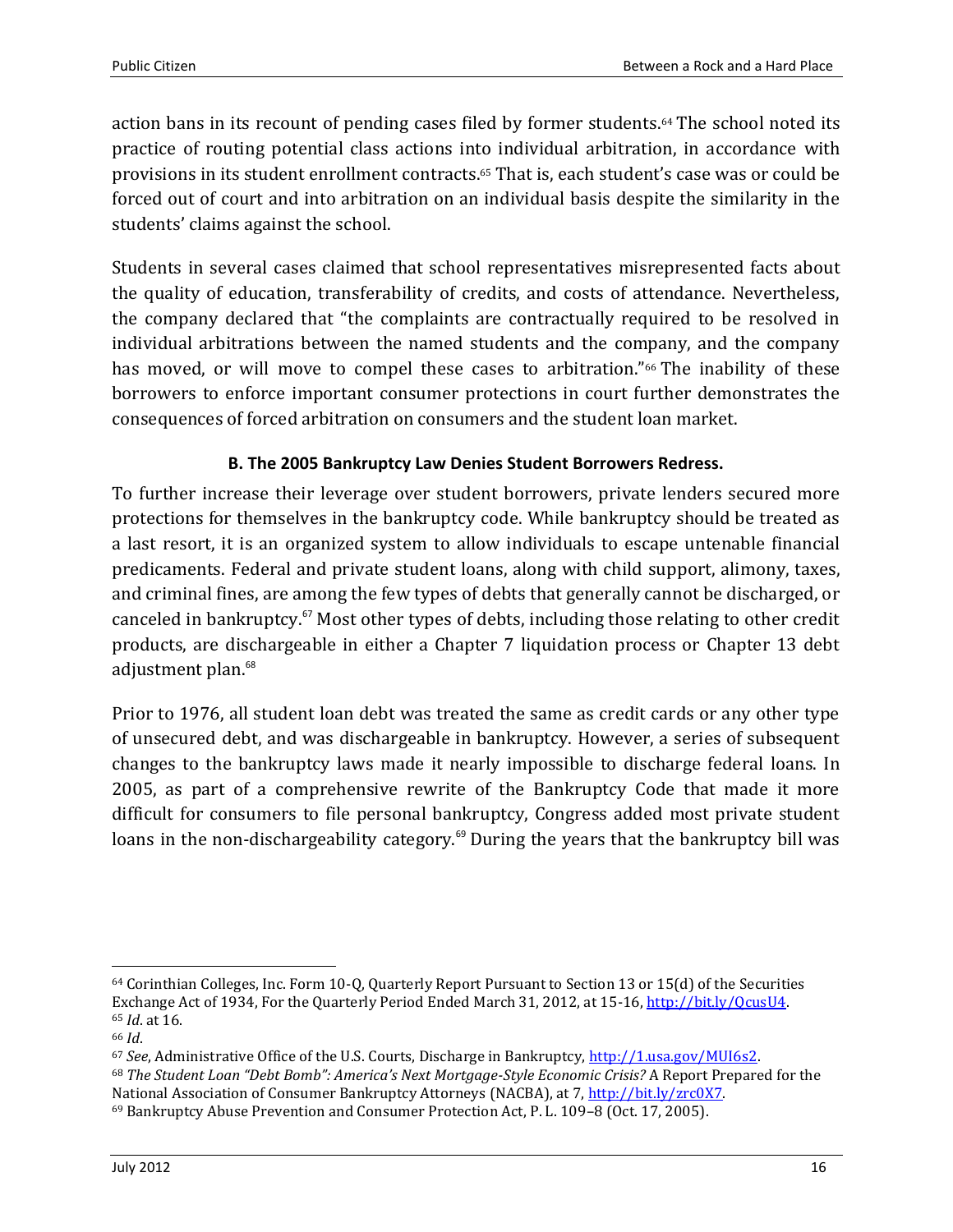under discussion, there was little examination of whether such a fundamental change in policy was necessary.<sup>70</sup>

The 2005 bankruptcy law gave private loans a similar bankruptcy shield as exists for federal loans even though federal loans provide borrowers substantially more protections. Federal loan terms include provisions designed to facilitate fairness in the system, such as fixed interest rates; flexible repayment plans; and relief in times of unemployment, death, or disability; and deferment programs.<sup>71</sup> Private loans need just as much if not more protections for borrowers because the loans carry the harshest terms.<sup>72</sup>

These statutory changes to the dischargeability of federal and private student loans in bankruptcy were made despite the absence of empirical evidence that student borrowers were abusing the bankruptcy system.<sup>73</sup> Deanne Loonin, an attorney and director of a student loan borrower program at the National Consumer Law Center, aptly noted, "People who borrow to pay for education are trying to improve their financial situations, not ruin them."<sup>74</sup>

Further, the Bankruptcy Code already safeguards against potentially abusive behavior by individuals who might seek to take advantage of its protections. For example, debt for money obtained by false pretenses or fraud is not dischargeable.<sup>75</sup> "Thus, where a debtor obtains a student loan intending to seek a discharge prior to or shortly after completing his education and the creditor justifiably relied on the representation of the debtor that repayment would be forthcoming," that student loan could not be canceled.<sup>76</sup>

To seek cancellation of student loan debt, the 2005 bankruptcy law allows a debtor to show "undue hardship. $<sup>77</sup>$  The standard, which is undefined in the statute, has made it virtually</sup> impossible for a debtor to discharge student loans in bankruptcy.<sup>78</sup>

<sup>70</sup> Deanne Loonin, *Responses to Questions for the Record*, at 2. Hearing on the Looming Student Debt Crisis: Providing Fairness for Struggling Students, http://bit.ly/SPhOJA.

<sup>71</sup> Lauren Asher, *"An Undue Hardship? Discharging Educational Debt in Bankruptcy,"* Testimony Before the House Committee on the Judiciary Subcommittee on Commercial and Administrative Law Oversight Hearing: Sept. 23, 2009, [http://1.usa.gov/NuQ62N.](http://1.usa.gov/NuQ62N) 

<sup>72</sup> *See Id*.

<sup>73</sup> Rafael I. Pardo and Michelle R. Lacey, *Undue Hardship in the Bankruptcy Courts: An Empirical Assessment of the Educational Debt*, 74 U. Cin. L. Rev. 405, 426 (Winter 2005), [http://bit.ly/MrkZnS.](http://bit.ly/MrkZnS) 

<sup>74</sup> Deanne Loonin, *"The Looming Student Debt Crisis: Providing Fairness for Struggling Students,"* Testimony before the U.S. Senate Judiciary Subcommittee on Administrative Oversight and the Courts, at 8, March 20, 2012[, http://bit.ly/Lq24fJ.](http://bit.ly/Lq24fJ)

<sup>75</sup> Bankruptcy Code, Section 523(a)(2).

<sup>76</sup> Pardo and Lacey, at 430.

<sup>77</sup> Bankruptcy Abuse Prevention and Consumer Protection Act of 2005.

<sup>78</sup> Richard Fossey and Robert C. Cloud, *From the Cone of Uncertainty to the Dirty Side of the Storm: A Proposal to Provide Student-Loan Debtors Who Attend For-Profit Colleges With Reasonable Access to Bankruptcy Court*, 2011 WL 6026133, at 11 (Nov. 24, 2011).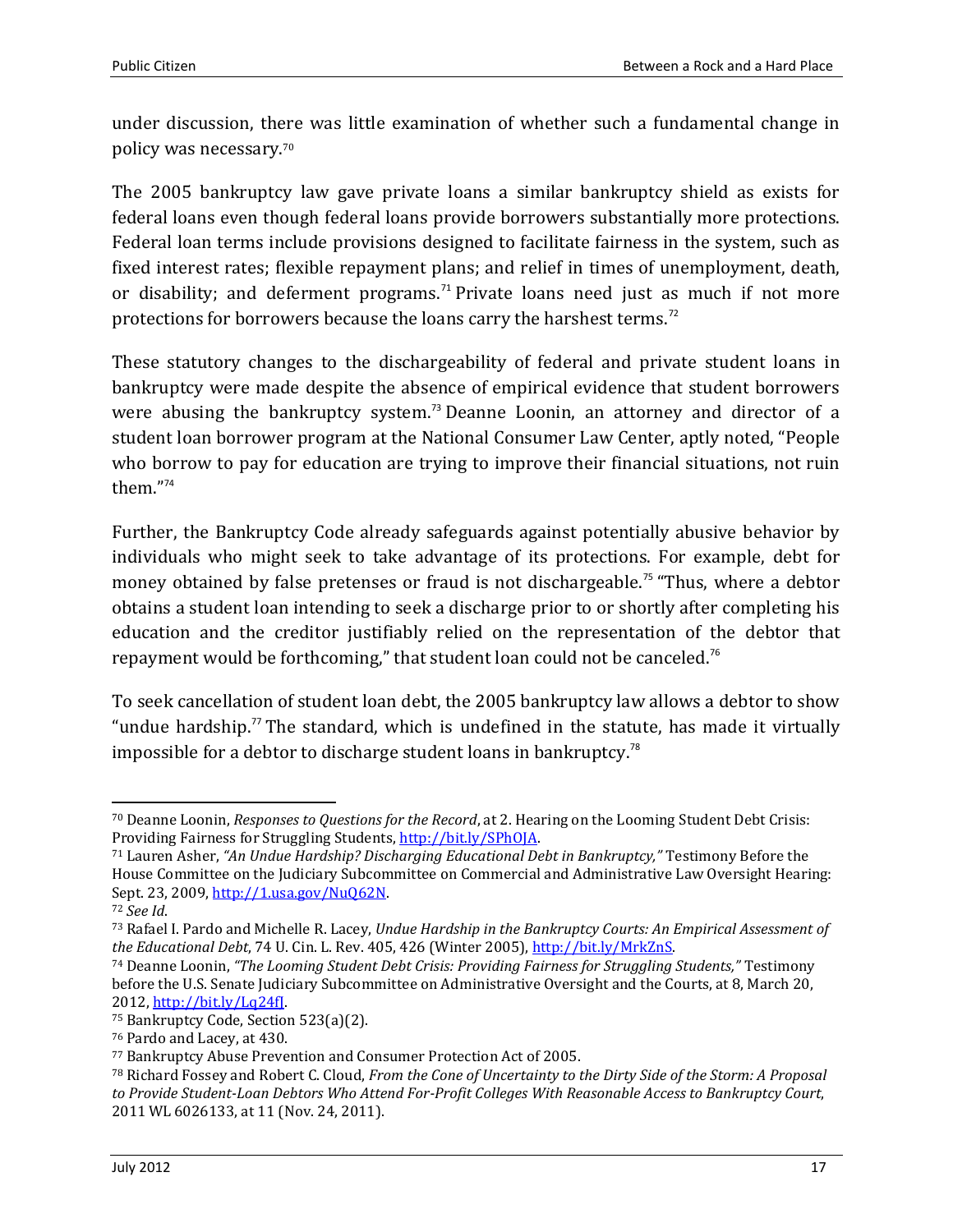To determine whether "undue hardship" exists for borrowers so as to allow cancellation of student loans, most bankruptcy courts rely on the so–called Brunner test, based on the 1987 case *Brunner v. New York State Higher Education Services Corp*. <sup>79</sup> Indebted borrowers must prove that: (1) they cannot maintain a minimal standard of living for themselves and their dependents if forced to repay their student loans; (2) that their poor financial condition is likely to persist for a significant portion of the repayment period of their student loans; and (3) that they made good–faith efforts to repay their loans.

This vague standard has led to varied interpretations by courts considering these cases, but the effect has been the same. According to a report prepared for the National Association of Consumer Bankruptcy Attorneys often it is only "borrowers very close to the poverty level with little or no hope for improvement (who) are considered eligible."<sup>80</sup>

Further, to seek a discharge, a student-borrower must initiate legal proceedings against the creditor, incurring substantial costs in addition to his or her existing financial burdens.<sup>81</sup>

## *Private Lending Practices at For-Profit Schools Necessitate More Consumer Protection in U.S. Bankruptcy System.*

Individuals who borrowed to attend for–profit institutions have the highest student–loan default rates, and suffer disproportionately from bankruptcy law provisions that make it extremely difficult to discharge student loans in bankruptcy.<sup>82</sup>

Between 2005 and 2008, third-party lenders increasingly began offering student loans to finance courses at for-profit schools. For example, "Sallie Mae reported that its "nontraditional" loan portfolio grew from \$3.7 billion at the end of 2006 to \$5.1 billion at the end of 2008…"<sup>83</sup> When these loans began to fail, the lenders left the market, and many schools initiated their own financing programs with similar credit products.

The bankruptcy law particularly harms students who were led to believe that these forprofit programs would help them secure jobs and careers. In many bankruptcy courts, the educational value, or lack thereof, that the borrower received from the loan is not a factor in considering whether to cancel the loans.<sup>84</sup>

<sup>79</sup> *Brunner v. New York State Higher Education Services Corp*., 831 F.2d 395 (2d Cir. 1987). *See also*, Richard Fossey and Robert C. Cloud, 2011 WL 6026133, at 11.

<sup>80</sup> *The Student Loan "Debt Bomb": America's Next Mortgage-Style Economic Crisis?* A Report Prepared for the National Association of Consumer Bankruptcy Attorneys (NACBA), Feb. 7, 2012, bit.ly/zrc0X7.

<sup>81</sup> Testimony of Rafael I. Pardo, ABI Members Testify on Discharging Student loan Debt in Bankruptcy, 28-NOV AM. BANKR. INST. J. 10, (Nov. 2009).

<sup>82</sup> Richard Fossey and Robert C. Cloud, 2011 WL 6026133, at 13.

<sup>83</sup> Asher testimony, FN 10, at 7.

<sup>84</sup> Richard Fossey and Robert C. Cloud, 2011 WL 6026133, at 11.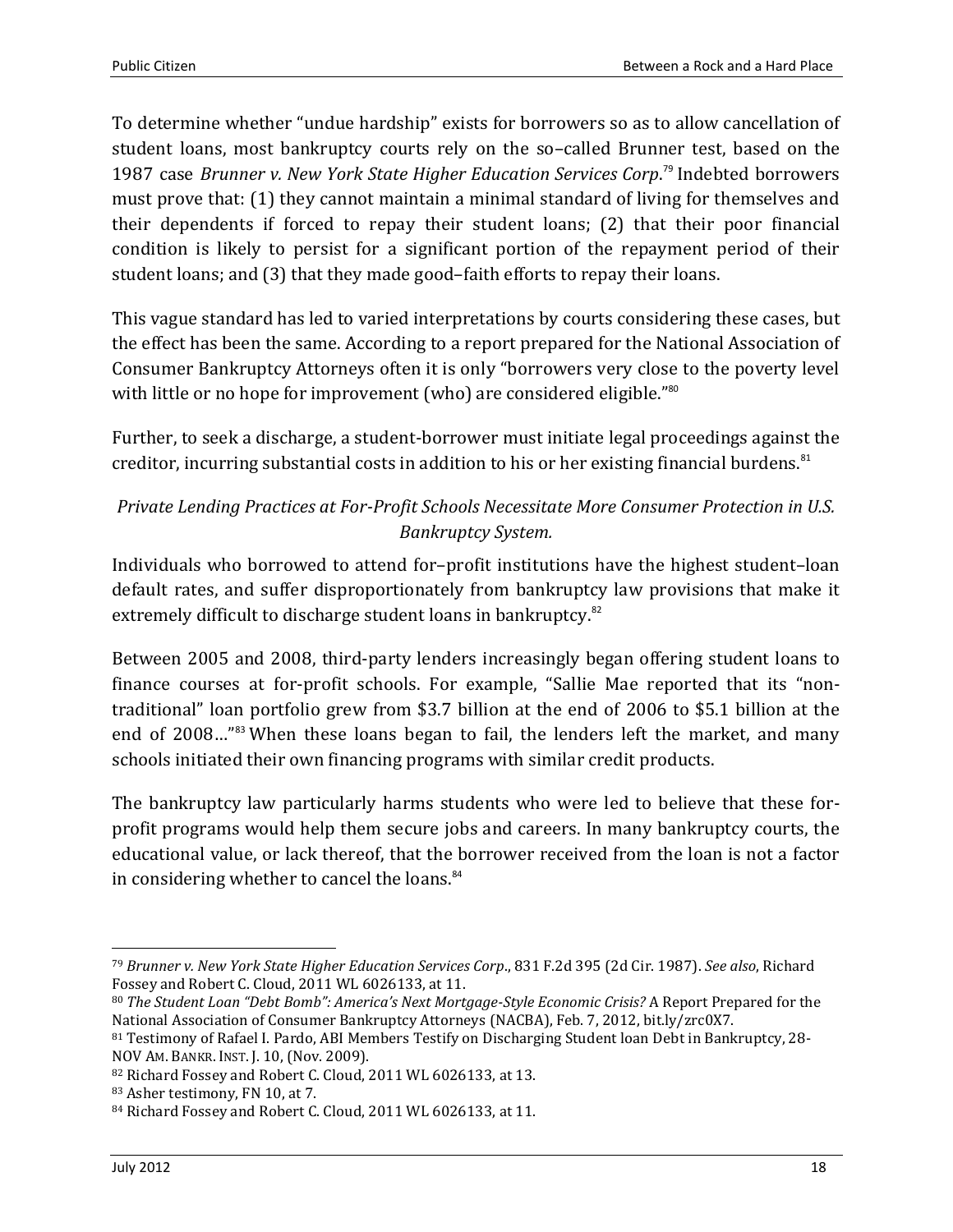Even worse, there are numerous accounts of for-profit schools that lose accreditation and close down while students are in the midst of finishing their programs, but the private loans don't go away.<sup>85</sup> Students remain saddled with the "expensive and often unaffordable loans, which cannot be discharged in bankruptcy," said Illinois Attorney General Lisa Madigan, in hearing testimony before a U.S. Senate subcommittee examining private student loan practices. In January 2012, Madigan's office sued for-profit Westwood College "for engaging in deceptive practices that saddled Illinois students with up to \$80,000 in debt for degrees that failed to qualify them for careers in criminal justice."<sup>86</sup>

Madigan, noting the lack of protections for students with private loans compared to those with federal loans, joins other state attorneys general investigating the private lending and underwriting practices of for-profit schools.<sup>87</sup>

# <span id="page-18-0"></span>**IV. Policy Recommendations: The CFPB and Congress Can Restore Consumers' Access to Justice**

Section 1028 of the Dodd-Frank Act authorizes the CFPB to employ a remedy that could help generate fairness and accountability in the student loan industry. The Bureau is tasked with completing a study on the use of forced arbitration in contracts for student loans, and all other consumer financial products and services. After completing the study, the Bureau may eliminate or limit forced arbitration in contracts under its jurisdiction if it finds that such restrictions on forced arbitration are in the public interest and for the protection of consumers. The Bureau launched the study in April 2012, indicating that the prompt initiation of the project appears to indicate that it is an important issue for the agency's leadership. 88

The evidence is clear that forced arbitration is a hindrance to student borrowers in the aggressive and unforgiving private loan market. Accordingly, the CFPB should prohibit the use of forced arbitration clauses in private student loan contracts. Because the inherent unfairness of forced arbitration exists for the resolution of all other types of disputes regarding consumers, the CFPB should avail itself of its authority to ban these clauses in contracts for all consumer financial products and services.

<sup>85</sup> *See*, *Kilgore v. Keybank*. *See also*, Testimony of Kentucky Attorney General Jack Conway, before the Senate Judiciary Committee, Subcomm. on Admin. Oversight and the Courts, March 20, 2012, [http://bit.ly/PZrQtU.](http://bit.ly/PZrQtU)  <sup>86</sup> Madigan testimony, at 3, bit.ly/NU2E48.

<sup>87</sup> Jack Conway, *"The Looming Student Debt Crisis: Providing Fairness For Struggling Students,"* Testimony of Kentucky Attorney General Jack Conway before the Senate Judiciary Committee/Subcommittee on Administrative Oversight and the Courts, March 20, 2012, at 7. [http://bit.ly/xwPL9H.](http://bit.ly/xwPL9H) 

<sup>88</sup> Scope, Methods, and Data Sources for Conducting Study of Pre-Dispute Arbitration Agreements, 77 FED. REG. 25148, April 27, 2012, [http://1.usa.gov/SKb27Y.](http://1.usa.gov/SKb27Y)